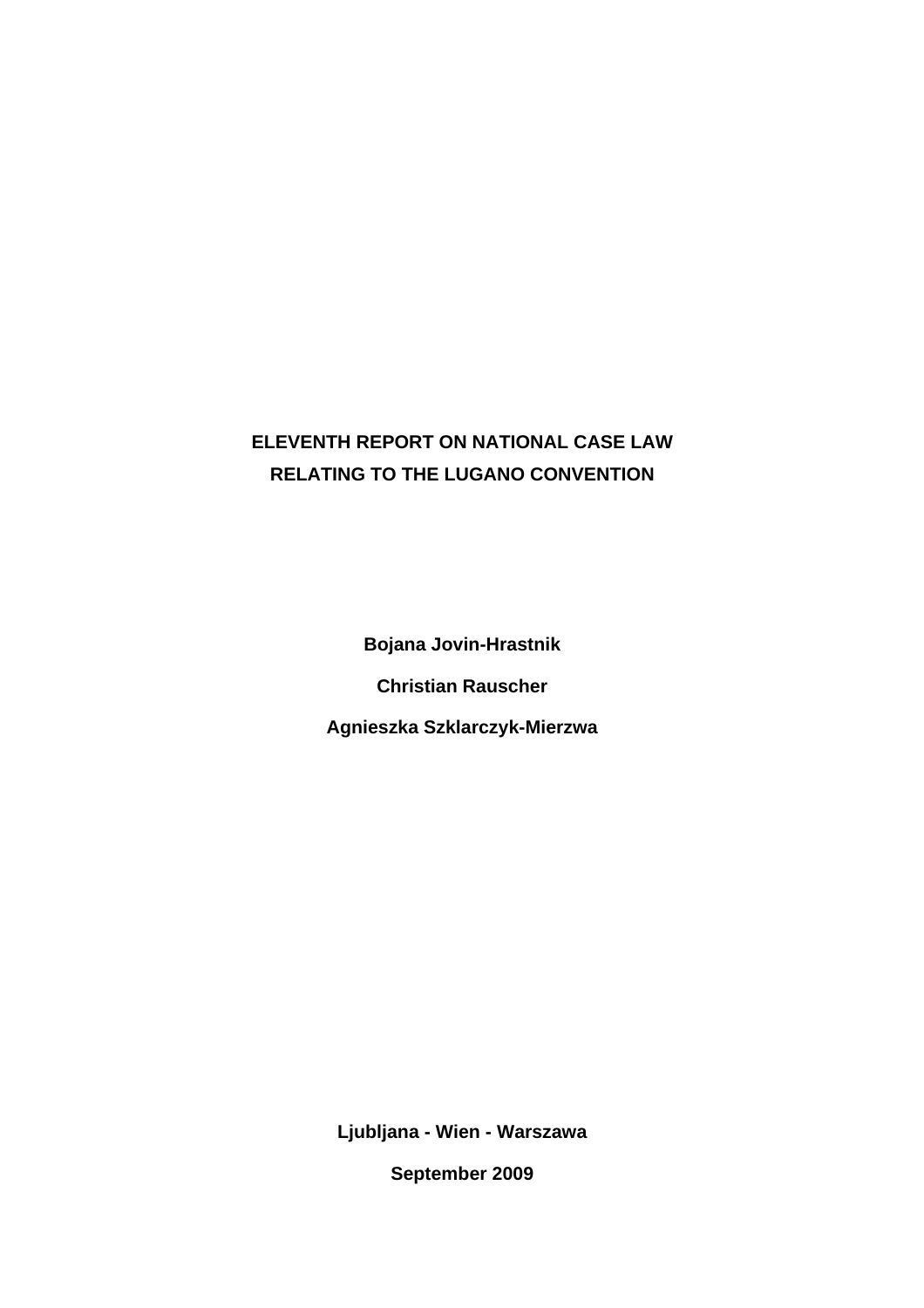| Judgment of the Supreme Court of Spain of March 14th 2007 (No 2008/25) 4                                                                                                                                                                                                                                                                                                                                                                                                                      |  |
|-----------------------------------------------------------------------------------------------------------------------------------------------------------------------------------------------------------------------------------------------------------------------------------------------------------------------------------------------------------------------------------------------------------------------------------------------------------------------------------------------|--|
| (i)<br>Judgment of the Supreme Court of Norway of August 29 <sup>th</sup> 2006 (No 2008/43) 5<br>Judgment of the British High Court of Justice of July 25 <sup>th</sup> 2007 (No 2008/35). 6<br>(ii)<br>Judgment of the Portuguese Court of Appeal in Lisbon of March 21st 2007<br>Article 5(3) Jurisdiction in matters relating to torts, delict or quasi-delict 10<br>Judgment of the Federal Supreme Court of Switzerland of October 23 <sup>rd</sup> 2006                                 |  |
| Judgment of the Federal Supreme Court of Germany of November 6th 2007<br>Judgment of the British High Court of Justice of July 25th 2007 (No 2008/35)<br>Article 6(1) Special jurisdiction in case of related proceedings - number of                                                                                                                                                                                                                                                         |  |
| Judgment of the Federal Supreme Court of Switzerland of October 9th 2007<br>Judgment of the French Cassation Court of December 19th 2007 (No                                                                                                                                                                                                                                                                                                                                                  |  |
| Judgment of the Portuguese Court of Appeal in Lisbon of March 21st 2007 (No<br>Article 16 (1) - Jurisdiction in proceedings relating to immovable property  18<br>Judgment of the Supreme Court of Norway of November 23rd 2007 (No<br>2008/44)<br>Article 16 (2) - Jurisdiction in proceedings concerning companies or other legal<br>Judgment of the Austrian Supreme Court of May 21st 2007 (No 2008/16) 20<br>Judgment of the British House of Lords of January 23rd 2008 (No 2008/34) 23 |  |
| Judgment of the Supreme Court of Spain of March 14th 2007 (No 2008/25) 26                                                                                                                                                                                                                                                                                                                                                                                                                     |  |
| Title IV - Relationship to the Brussels Convention and to other conventions 28<br>Judgment of the Federal Supreme Court of Germany of November 28th 2007                                                                                                                                                                                                                                                                                                                                      |  |
|                                                                                                                                                                                                                                                                                                                                                                                                                                                                                               |  |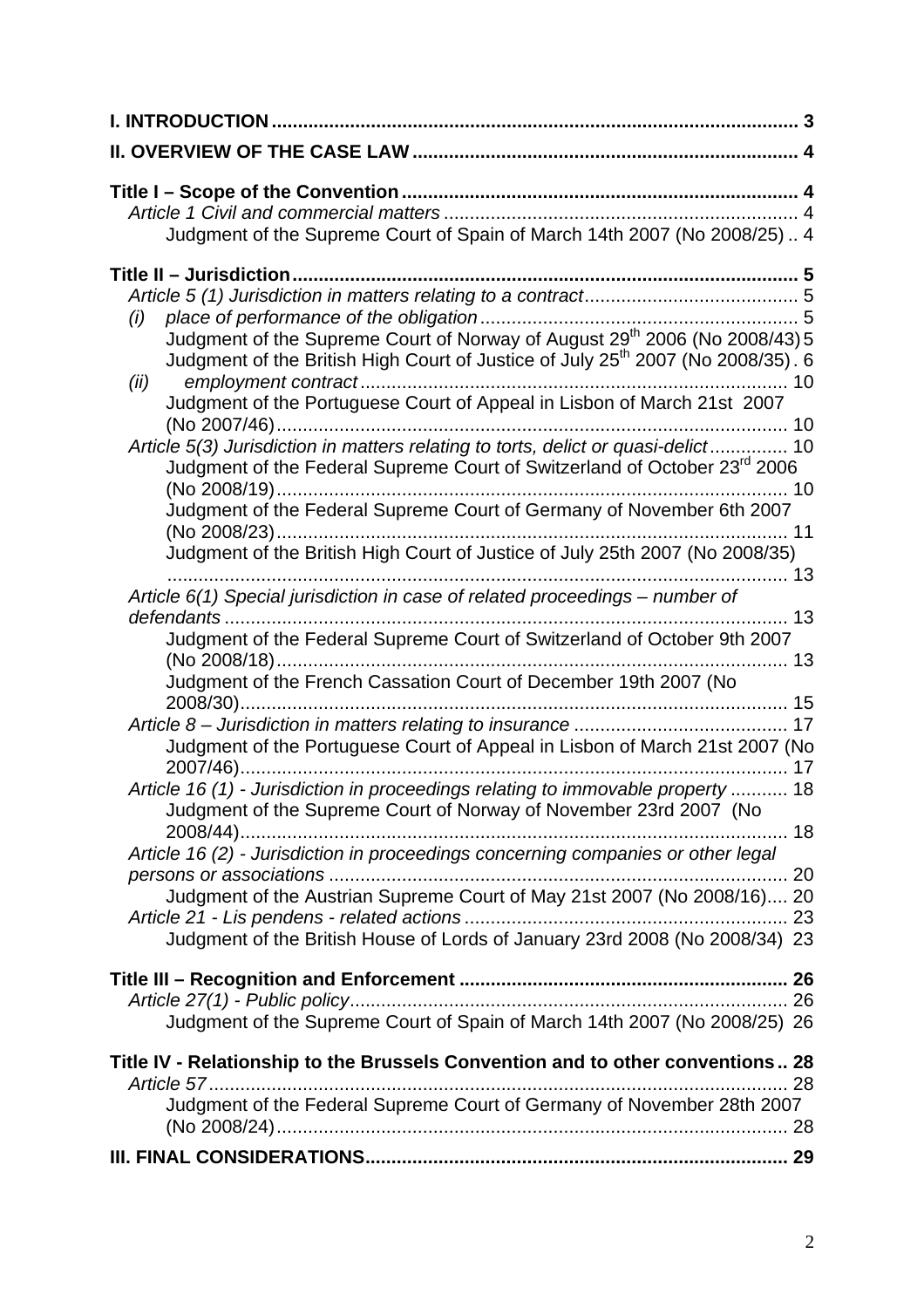## **I. Introduction**

In September 2008 the Standing Committee of the Lugano Convention appointed the delegates from Austria, Poland and Slovenia to draft the eleventh report on national case law relating to this convention. The report is based on the  $17<sup>th</sup>$  package of judgments presented by the Court of Justice of the European Communities in accordance with Protocol No. 2 to the Convention.

The package contains 50 judgments, 14 of which relate to the Lugano Convention. Two judgements of the Federal Supreme Court of Switzerland, included in this package, have already been presented in the tenth report on national case law (2008/20 and 2008/21). These judgments are therefore not included in the eleventh report.

Following 12 judgments will be referred to as follows:

- − Judgment of the Austrian Supreme Court (*Oberster Gerichtshof*) of May 21st 2007 (Case No 2008/16)
- − Judgment of the Federal Supreme Court Switzerland (*Bundesgericht*) of October 9<sup>th</sup> 2007 (Case No 2008/18)
- − Judgment of the Federal Supreme Court of Switzerland (*Bundesgericht*) of October 23rd 2006 (Case No 2008/19)
- − Judgment of the Federal Supreme Court of Germany (*Bundesgerichtshof*) of November  $6<sup>th</sup>$  2007 (Case No 2008/23)
- − Judgment of the Federal Supreme Court of Germany (*Bundesgerichtshof*) of November 28th 2007 (Case No 2008/24)
- − Judgment of the Supreme Court of Spain (*Tribunal Supremo*) of March 14th 2007 (Case No 2008/25)
- − Judgment of the French Cassation Court (*Cour de cassation*) of December 19th 2007 (Case No 2008/30)
- − Judgment of the British House of Lords of January 23rd 2008 (Case No 2008/34)
- − Judgment of the British High Court of Justice of July 25<sup>th</sup> 2007 (Case No 2008/35)
- − Judgment of the Supreme Court of Norway (*Høyesterett*) of August 29th 2006 (Case No 2008/43)
- − Judgment of the Supreme Court of Norway (*Høyesterett*) of November 23rd 2007 (Case No 2008/44)
- − Judgment of the Portuguese Court of Appeal in Lisbon (*Tribunal da Relação de Lisboa*) of March 21<sup>st</sup> 2007 (2007/46)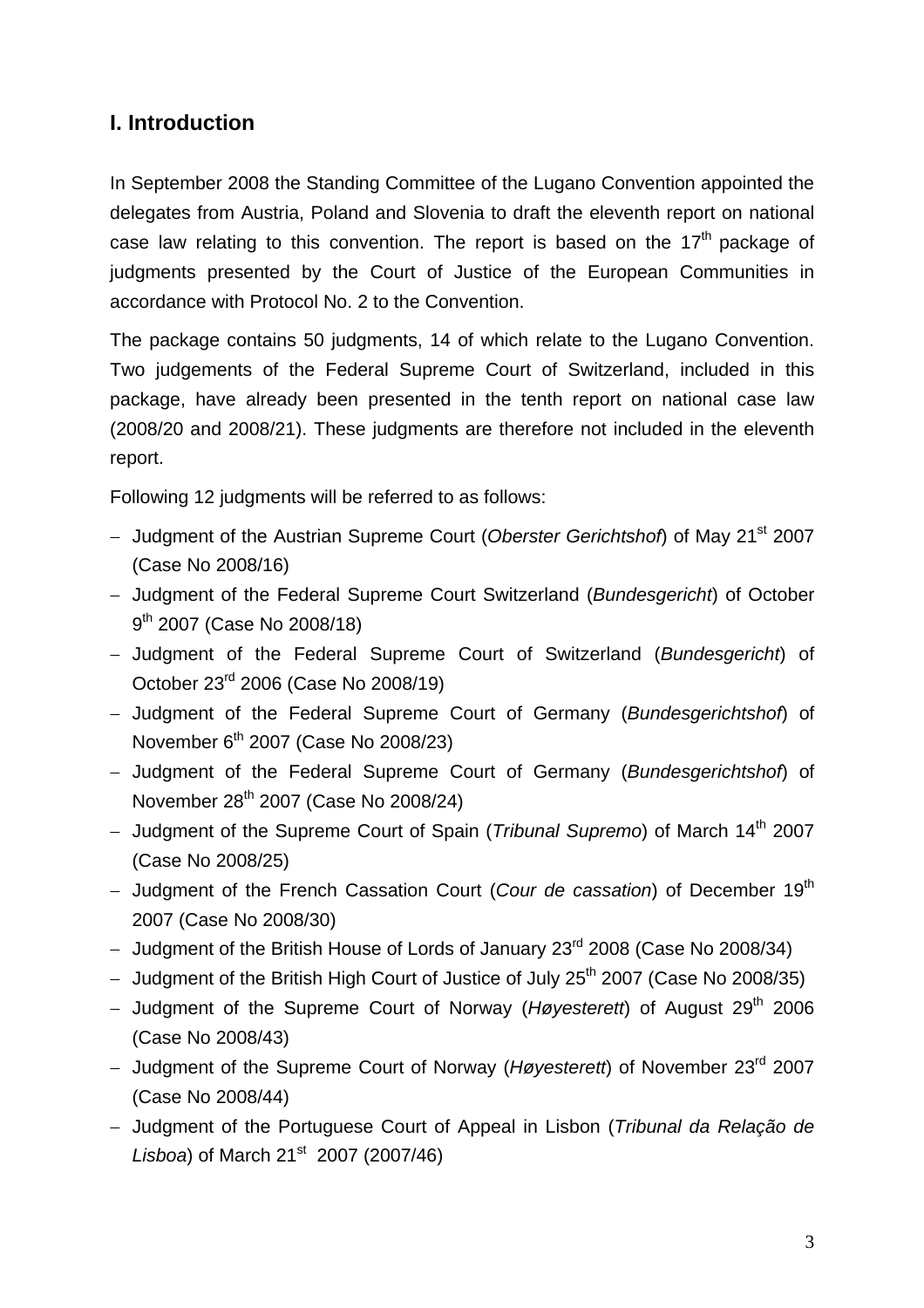## **II. Overview of the case law**

## *Title I – Scope of the Convention*

## *Article 1 Civil and commercial matters*

## **Judgment of the Supreme Court of Spain of March 14th 2007 (No 2008/25)**

The judgment of the Spanish Supreme Court refers above all to the Articles 1 and 27 of the Lugano Convention. The question of the Article 27 is discussed later in this report.

The judgment was given in the circumstances which will be briefly presented below.

The Family Court in Zurich gave separation judgment of the spouses F and L.

F submitted the application for enforcement of the aforementioned judgment in Spain, but the first instance court rejected the application. F had appealed to the District Court in Barcelona, which partly authorized the enforcement of the Swiss judgment in respect to this part of judgment that concerned the maintenance for F.

L decided to contest the judgment of the District Court under the Article 41 of the Lugano Convention by the appeal in cassation. He alleged among other things that the District Court infringed Articles 1 and 5 (2) of the Lugano Convention. According to L the Lugano Convention should not have been applied in the case because the court of origin awarded wife the compensatory pension (*una pensión compensatoria*), not the maintenance in fact, and the compensatory pension does not come within the scope of the Convention.

The Supreme Court had to examine whether the Lugano Convention should be applied in the case. During this examination, the reference to the case-law of the ECJ concerning the Brussels Convention was very important. It had to be taken into account that the ECJ imposed very restrictive interpretation of the matters excluded from the scope of the Convention. Making reference to the ECJ judgments 120/79 in the case of *De Cavel v De Cavel* and 220/95 in the case *Antonius van den Boogaard*  v Paula Laumen<sup>1</sup>, the Supreme Court decided that in the present case the judgment

<sup>1</sup> <sup>1</sup> *Louise de Cavel v Jacques de Cavel* (120/79) [1980] E.C.R. 731, *Antonius van den Boogaard v Paula Laumen* (220/95) [1997] E.C.R. 1147.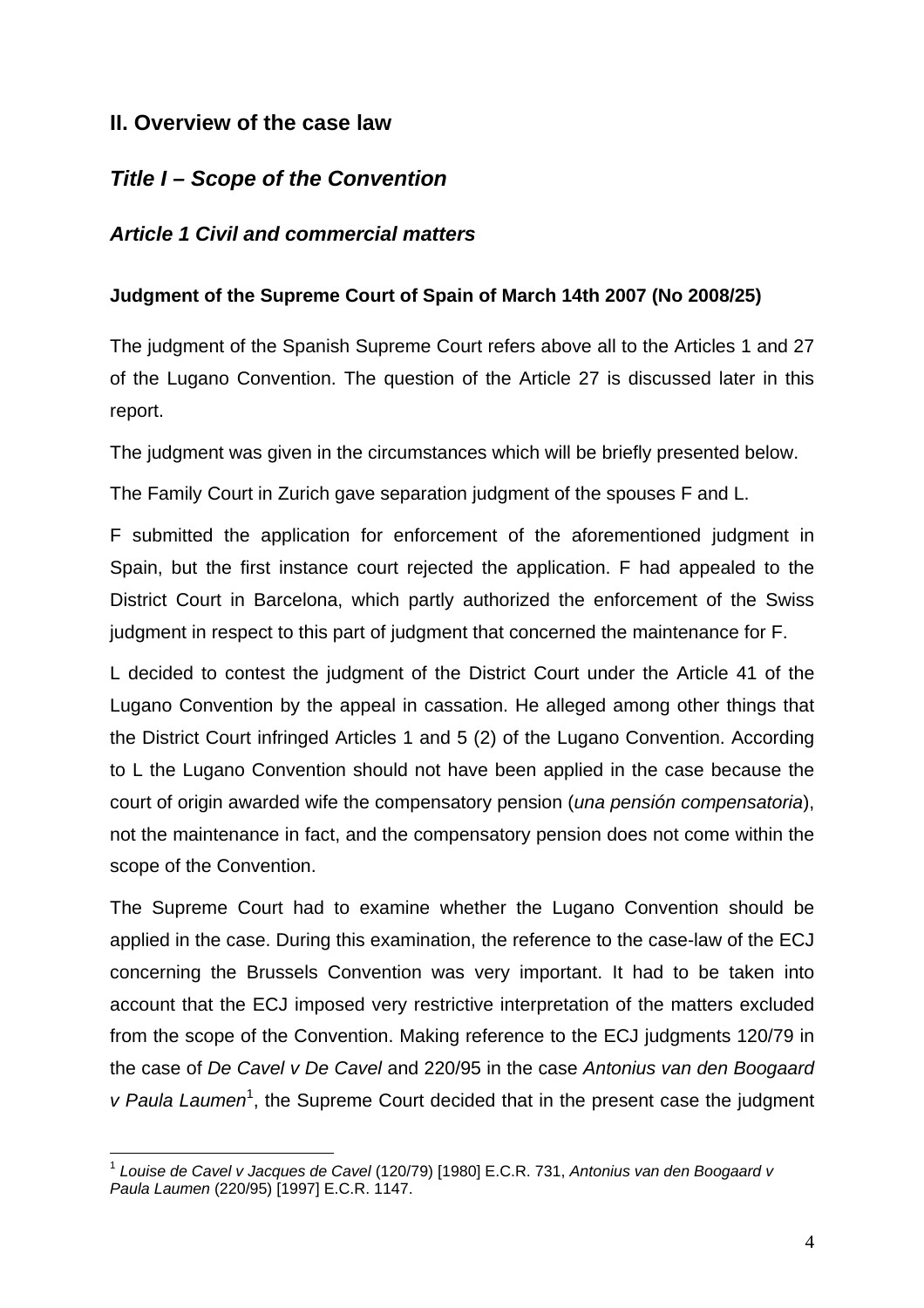ordering the payment of the specified sum of money by way of maintenance falls within the scope of the Convention. It is irrelevant whether the court ordered the payment of maintenance or the payment of compensatory pension. The fact that it is ancillary to the separation judgment is not the obstacle for the decision authorizing partial enforcement under the article 42 of the Lugano Convention.

The appeal in cassation was rejected.

## New Convention

Taking into account that in the New Lugano Convention regulation of the scope of the Convention has not been changed in essence, it appears that the Court would give similar ruling.

# *Title II – Jurisdiction*

## *Article 5 (1) Jurisdiction in matters relating to a contract*

## *(i) place of performance of the obligation*

## **Judgment of the Supreme Court of Norway of August 29th 2006 (No 2008/43)**

A German-based company (GC) and a Norway-based one (NC) entered (in 1995) into a contract according to which NC had to represent GC in Norway, Sweden and Denmark (commercial agency contract).

In 2005 NC sued GC in Norway for unpaid brokerage/provision. In order to determine the invoked jurisdiction of the Norwegian court of first instance the Supreme Court held that the agency contract in question had its closest connection to Norway rather than to Germany. In interpreting the term "closest connection" the Supreme Court took the Rome Convention of 1980 on the law applicable to contractual obligations into consideration as well, cf. Art 4 § 2 which regulates that the place of residence of the party of the characteristic contractual obligation determines the law applicable to the contract. This concept could be applied also to the question where the place of performance of a contract according to Art 5 § 1 of the Lugano Convention could be found. Accordingly the Court took this very concept into account as one decisive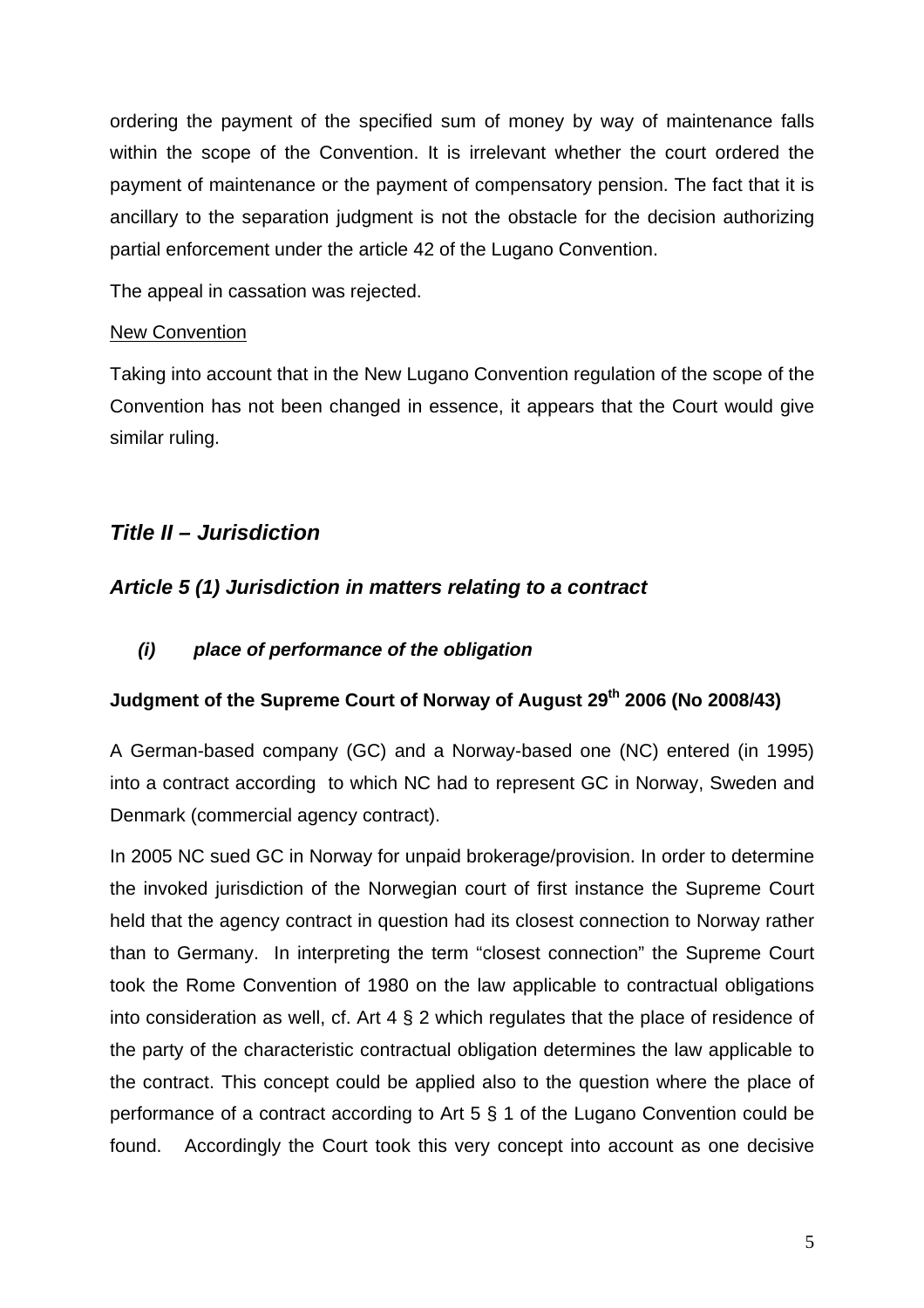factor by which law the contract was governed according to the rules of international private law.

Moreover it had to be taken into consideration that Norway was one of the countries in which representation was carried out by NC and that the brokerage was to be paid to a Norwegian bank. Finally the Supreme Court attached importance to the fact that the representation had already been lasting for 12 years which it valued as underlining the steady relationship between them..

Other elements as e.g. the language of the contract (here German) and the fact that representation had to be carried out also in other countries (namely Sweden and Denmark) were deemed of minor importance.

#### New Convention

Art 5 § 1 was amended by the following:

*"(b) for the purpose of this provision and unless otherwise agreed, the place of performance of the* 

*obligation in question shall be:* 

*- ……….* 

*- in the case of the provision of services, the place in a State bound by this Convention where, under the contract, the services were provided or should have been provided."* 

This amendment, pursuing the aim of clarifying widespread uncertainty in this respect, identifies the obligation whose place of performance serves as a basis for establishing jurisdiction in respect of such contracts independently, irrespective of the obligation whose performance is the subject of the dispute. It adopts the principle of the characteristic obligation, and consequently excludes a reference to the obligation to make payment, even when that obligation the subject matter of the application (cf Pocar-report No. 50).

As in the given case the court anyhow affirmed jurisdiction of the Norwegian courts (and the agency was carried out – inter alia – in Norway but not in Germany) the changes made by the new Convention are not likely to have lead to a different result.

## **Judgment of the British High Court of Justice of July 25th 2007 (No 2008/35)**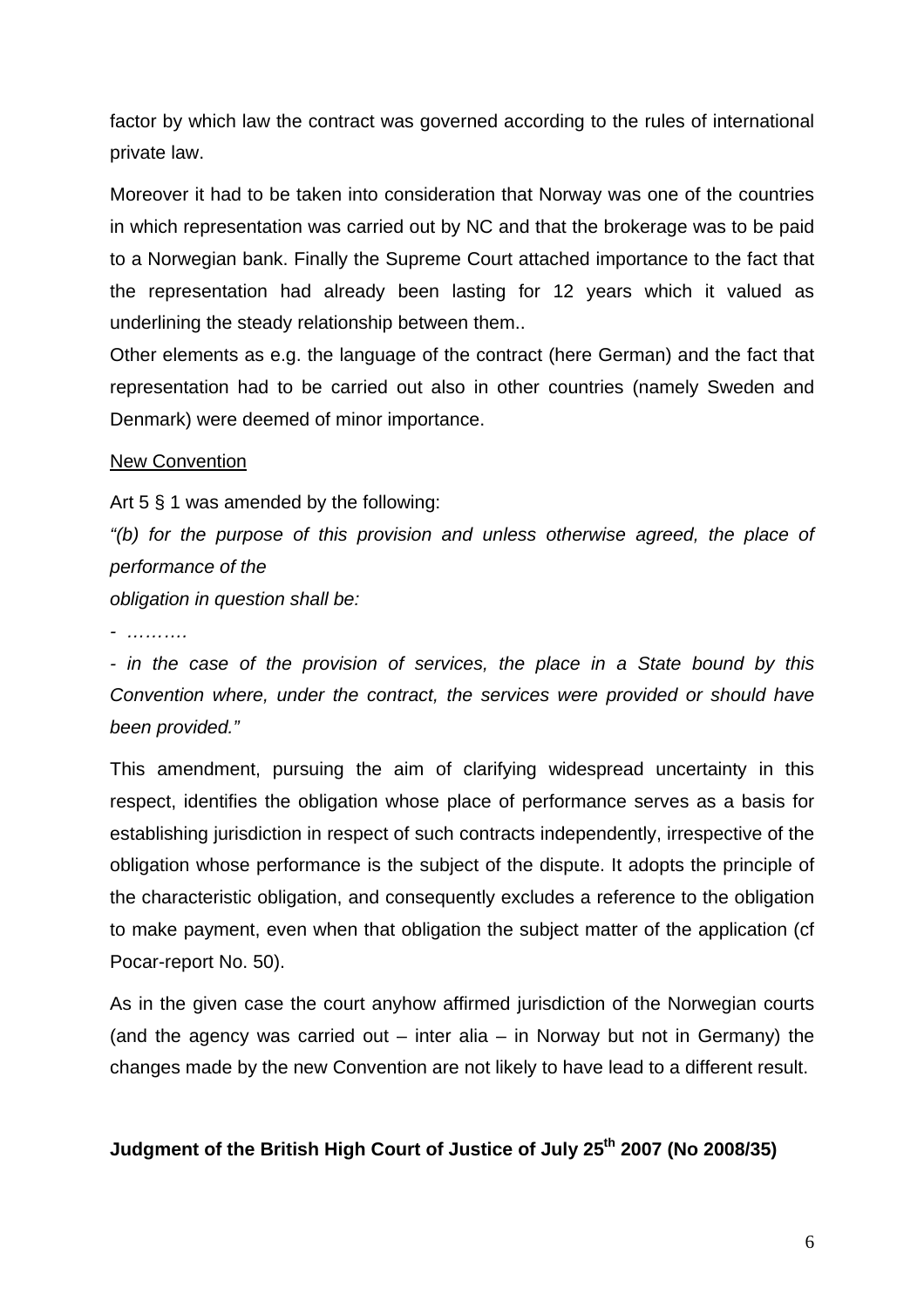The Judgement of the High Court refers both to the Article 5 (1) and 5 (3) of the Lugano Convention. Whole of the judgment will be described in the point of the report concerning the article 5(1) to retain the Court's course of reasoning.

The underlying facts can be briefly stated.

By an agreement executed in London, CMC had agreed to acquire a catalogue of musical sound recordings, associated intellectual property and various trade marks and licences from the administrative receivers of a United Kingdom music company (PC). The sellers gave no warranties in relation to the property sold under the agreement. However, German and Swiss companies (K) provided a number of warranties to the vendors and CMC, including warranties as to the fact that the authorisation contracts for the recordings were valid, that there were no collateral agreements relating to the rights of the music performers that were capable of being detrimental, and that various licence agreements were valid. Thereafter R took an assignment of the benefit of the agreement. And subsequently discovered the alleged existence of agreements or licences whose existence constituted a breach of the warranties and had the effect of reducing the commercial value of the catalogue.

CMC and R commenced proceedings in England claiming damages for breach of contract and misrepresentation. The defendants applied for a declaration that the court had no jurisdiction over the claims and for an order that the proceedings be set aside or stayed. The application was dismissed. The judge held that the obligation under warranties come into effect in London so London is a place of performance of warranties. Moreover according to the judge the loss by reason of misrepresentation occurred when the plaintiffs paid money and entered into the agreement which they did in London.

The defendants appealed against the decision of the judge to High Court of Justice.

A) **As regard to the contractual claim** they alleged that warranties were statements and promises as to a state of affairs existing at the time when the parties entered into the agreement. These statements or promises did not impose any contractual obligation capable of "performance", that is to say, they were not, and did not create, obligations that carried with them a performance obligation. Accordingly, England was not and could not be "the place of performance of the obligation in question" for the purposes of Art. 5 (1) of the Lugano Convention.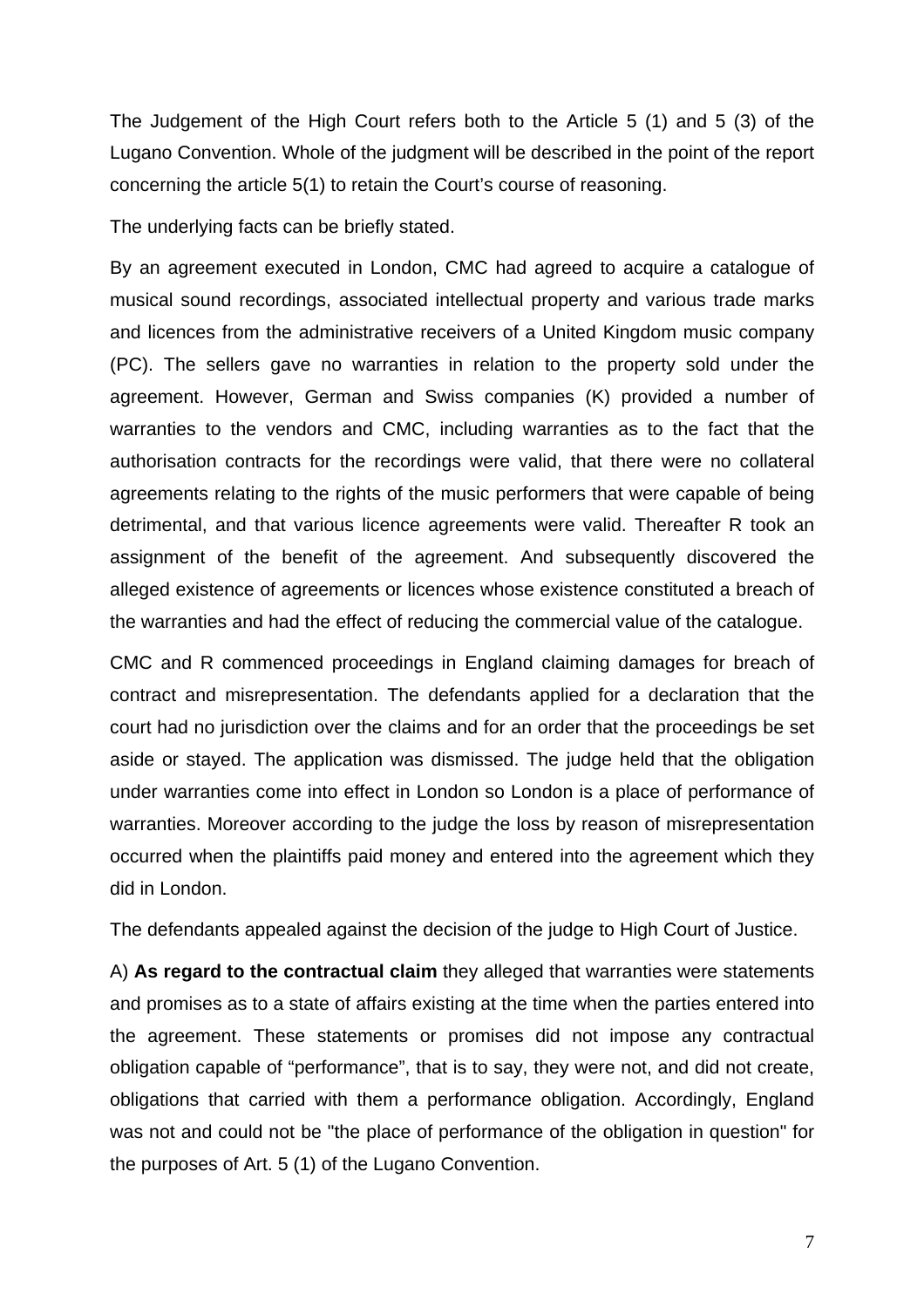The High Court found the conclusion of the judge undermined by the appellants was correct. The place of performance of the obligation is the place where, (i) if it is executory, the obligation is to be performed; (ii) if it is negative, the obligation is to be honoured; (iii) if it is a warranty as to an existing condition or state of affairs, the condition or state of affairs is required by the contract to exist. The question that should be examined is where the place of performance might be according to the law applicable to the contract. It should be looked first to the terms of the contract to see whether that place has been specified. If it was not specified, the extract from the contract must be sought. This extract should point whether there is a place where compliance with the warranty is required.

In the agreement in question, the intellectual property rights were to be transferred by assignment at the time of completion. The claimants said that the place for compliance with the warranty was at the place of completion, which was in London. The High Court reached the conclusion that in the present case, the essence of the contract is the transfer of intellectual property rights and the essence of the warranty is that the rights being transferred by assignment on completion are characterised by the specific level of licensing but no more. Therefore, the compliance with the warranty is required at the time and place where the transfer of the assets is effected.

B) **As regards the claim in tort,** the defendants contended that the harmful event did not occur within the jurisdiction of the English courts as the agreement was not signed in England. The misrepresentation was made at the time when, and place where the plaintiff signed the document containing the alleged misrepresentation. This event occurred in Spain**.** The intellectual property rights are subsisted worldwide, to the extent that they were damaged, the damage was sustained in every country of the world. Accordingly, England could not be "the place where the harmful event occurred" for the purposes of Article 5 (3) of the Lugano Convention.

The High Court found that the judge did not misdirect himself on this issue as it applies to Article 5 (3). While examining this question the Court cited the following principles concerning the Article 5(3) of the Lugano Convention:

(1) In considering whether a claim concerns a matter *"relating to tort delict or quasi-delict"* (tort), which has an autonomous meaning there is to be excluded all claims that properly fail under Art.  $5(1)^2$ .

<sup>1</sup> <sup>2</sup> Athanasius Kalfelis v Bankhaus Schroder. Munchmeyer Hengstand Co and Others (189/87) [1988] E.C.R. 5565.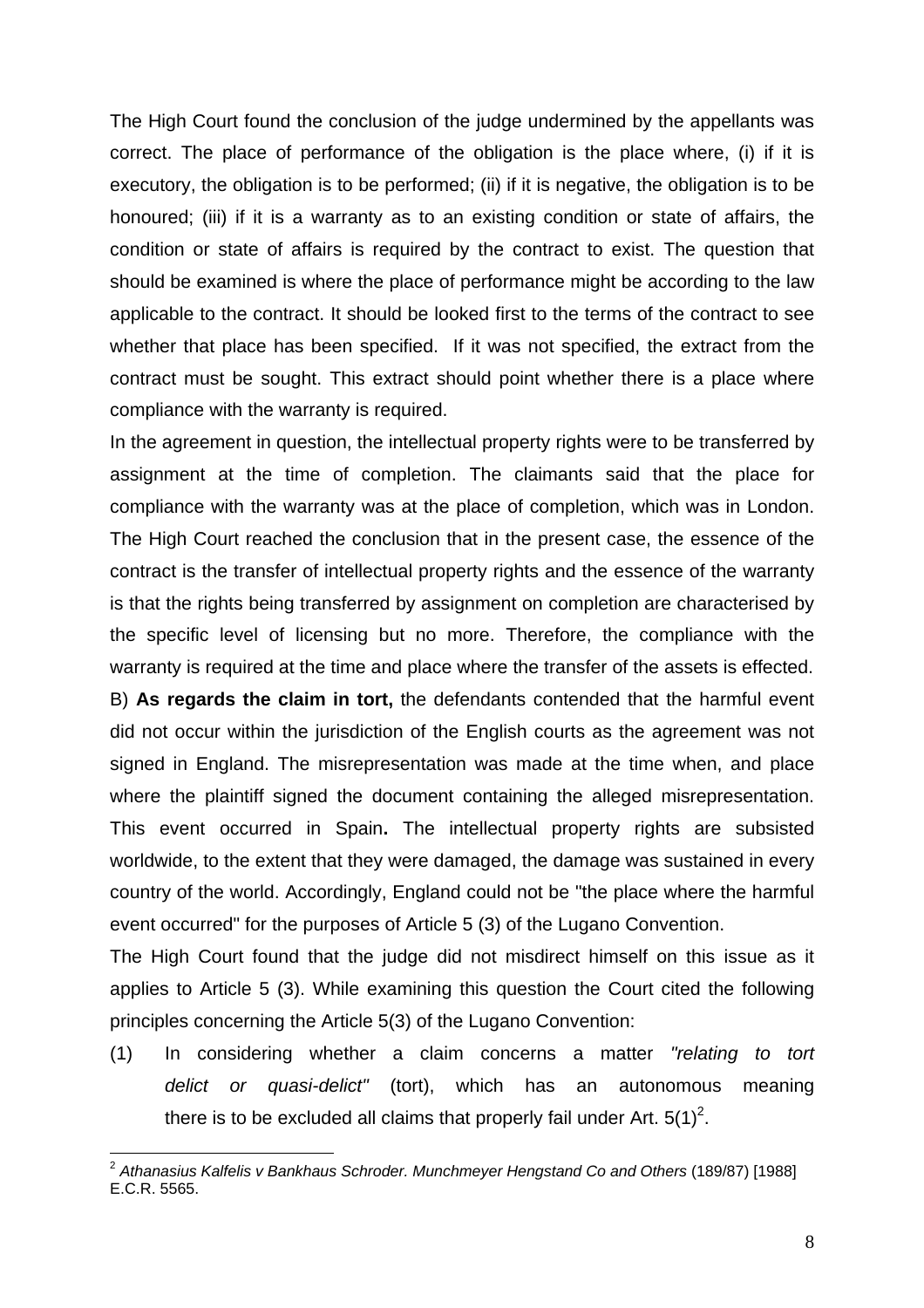- (2) Although a claim for misrepresentation is necessarily related to a contract it does not follow that it is a *"matter relating to a contract"* within the autonomous meaning in Art. 5(1): it depends upon the remedy which is sought. If the remedy sought is damages (as opposed to rescission), then the claim can be brought under Art. 5 (3).
- (3) The expression *"where the harmful event occurred"* covers two matters in respect of which a claimant need only satisfy one: (i) where the damage occurred; or (ii) where the event giving rise to the damage occurred<sup>3</sup>:
- (4) "Damage" means damage in the direct sense and not financial loss consequent on the initial damage arising elsewhere<sup>4</sup>:
- (5) In a case of misrepresentation or misstatement:
	- i. the damage is likely to occur at the place where the misstatement or misrepresentation is received and relied upon:
	- ii. the event giving rise to the damage is quite likely to be where the misstatement or misrepresentation originates:

The Court noted that while one of the defendants' principal submission was that the damage suffered by the claimants as a result of the misrepresentation was the transfer to them of damaged rights, the intellectual property rights were not damaged by the misrepresentation. The alleged misrepresentations did not cause the impairment of, damage to or diminution in the value of the transferred rights. The misrepresentations allegedly induced the claimants to enter into the agreement and to pay the price which presumably was greater than the price which would have been agreed had the parties known the true facts.

On this basis it was the claimants' entry into the agreement that caused them to suffer and constituted their loss.

The appeal was dismissed.

## New Convention

While preparing the new article 5 (1) of the Lugano Convention it was decided not to make any radical change to the existing text, but to adjust it so as to indicate, in the case of a contract of sale of goods or a contract for the provision of services, which

<sup>1</sup> <sup>3</sup> Handelskwekerij G J Bier BV v Mines de Potasse d'Alsace SA (21/76) [1976] E.C.R. 1735.<br><sup>4</sup> Marinari v *Lloyds Bank Plc and Others (C-364/93) [1995] E.C R 2719.*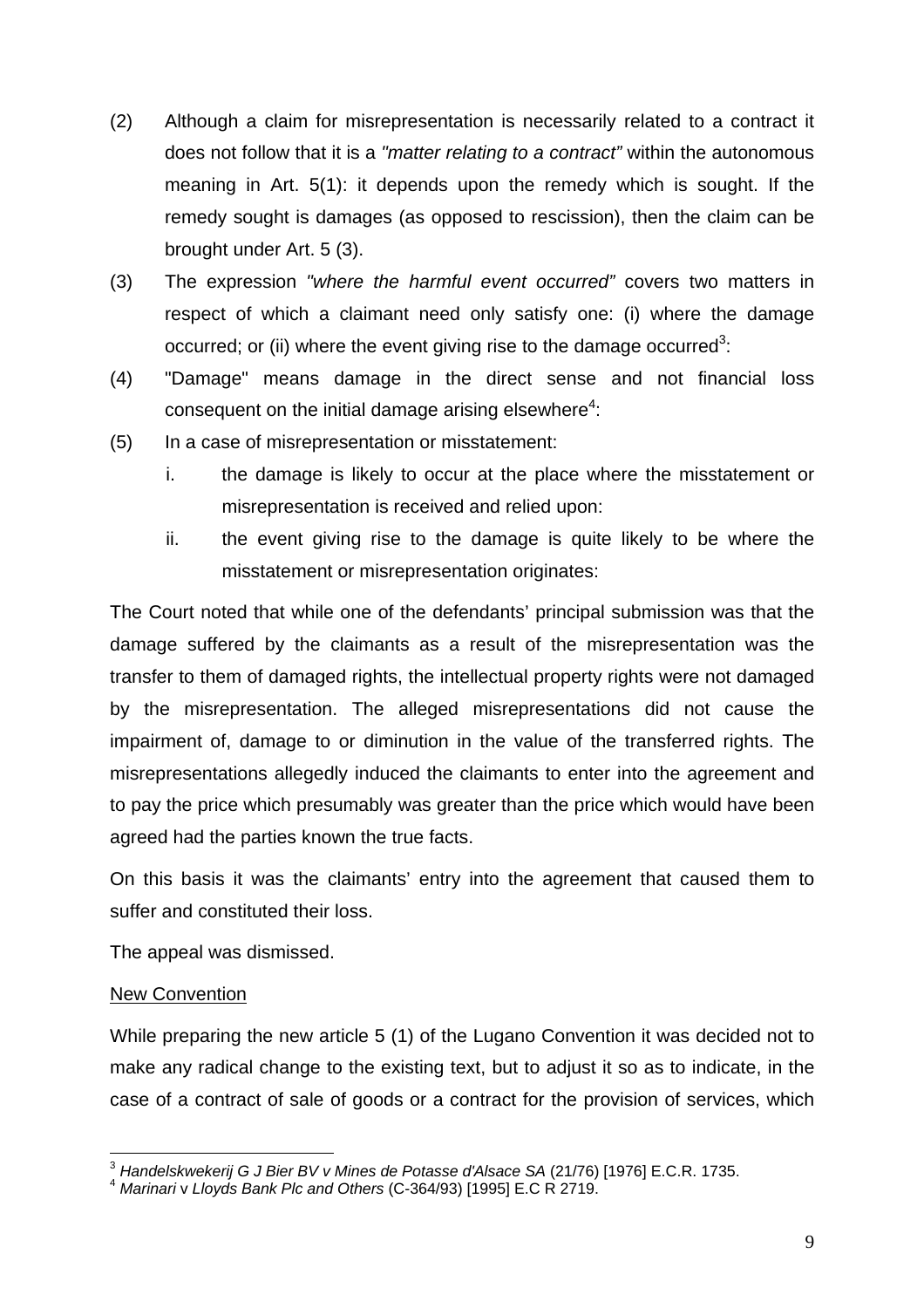obligation was the one which place of performance could provide a basis for a jurisdiction alternative to the forum of the defendant, while leaving the existing provision unchanged for all other contracts and for cases in which the specific rules described proved inapplicable (cf. Pocar-report No 49). Taking this into account and the fact that the article 5 (3) has remained unchanged, it appears that the Court would give similar ruling under the provisions of the New Lugano Convention.

## *(ii) employment contract*

# **Judgment of the Portuguese Court of Appeal in Lisbon of March 21st 2007 (No 2007/46)**

This judgment is discussed below in connection with the Article 8 (2) of the Convention.

## *Article 5(3) Jurisdiction in matters relating to torts, delict or quasi-delict*

# **Judgment of the Federal Supreme Court of Switzerland of October 23rd 2006 (No 2008/19)**

The facts may be summarised briefly as follows: The plaintiffs brought an action in the court in Zurich (*Handelsgericht des Kantons Zurich*). Some of the plaintiffs were domiciled in Switzerland and others in Germany. The plaintiffs were all companies, producing or selling a certain product. The defendant, also a company, was domiciled in Germany and was a holder of a European patent, granted for several contracting states. The action comprised three claims connected with this patent. The plaintiffs demanded the declaration that they had not infringed the Swiss, the German or the French part of the patent with their product and that the defendant was not entitled to any claim against them.

The defendant brought a counterclaim against some of the plaintiffs.

The first instance court allowed the action of the two plaintiffs, domiciled in Switzerland. The court found no grounds for jurisdiction regarding the claims of three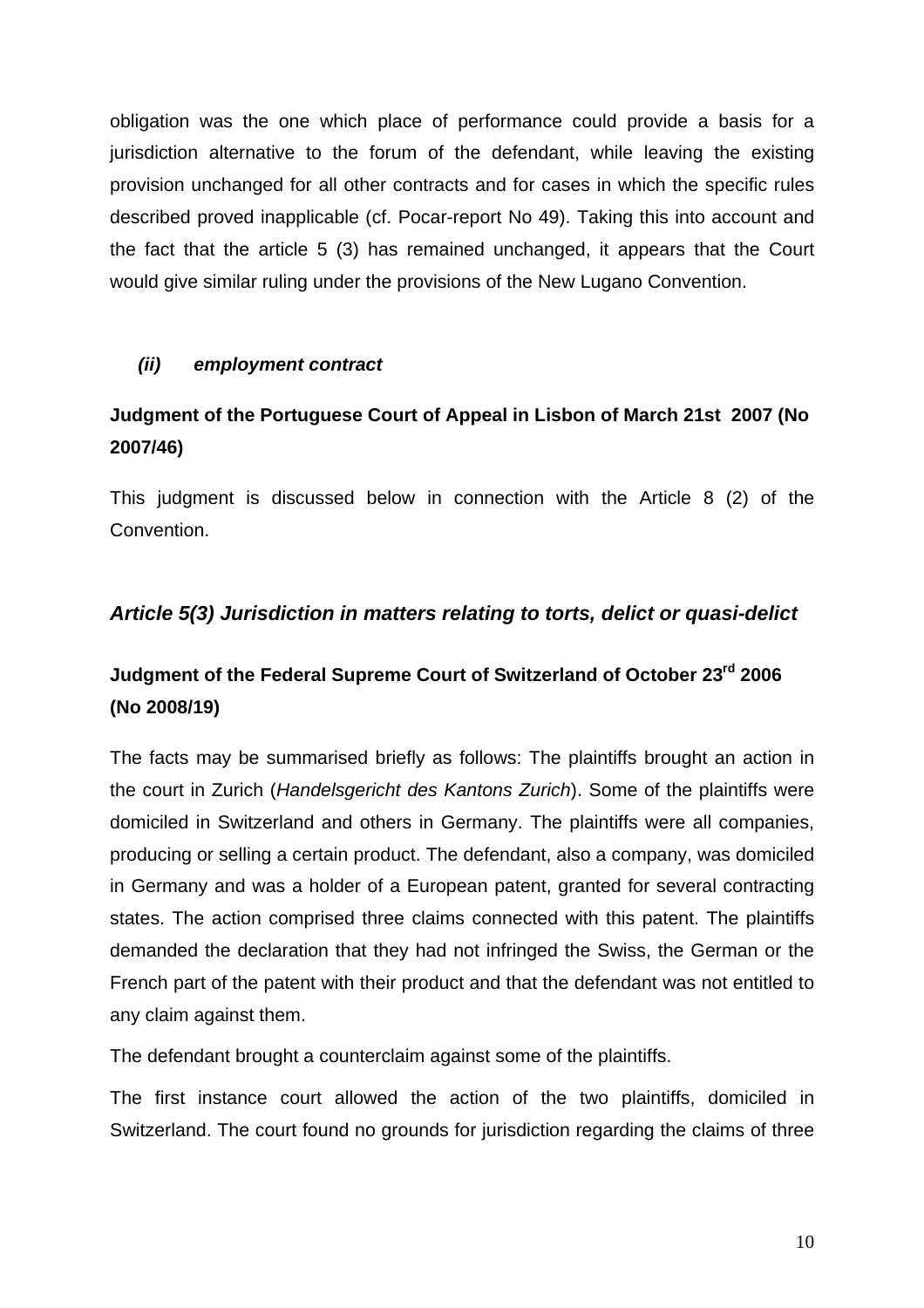plaintiffs domiciled in Germany. Regarding the fourth plaintiff domiciled in Germany, the court held that it had jurisdiction regarding two of the claims only.

The defendant appealed the decision of the first instance court and so did one of the plaintiffs, domiciled in Germany, whose action was not allowed.

The court of appeal (*Schweizerisches Bundesgericht*) refused the appeal of this plaintiff with the following explanation:

The plaintiff demanded the declaration of non-infringement of a foreign patent. He referred to the Article 5(3) of the Lugano Convention. According to this Article, a person domiciled in a State bound by this Convention may, in another State bound by this Convention, be sued in matters relating to tort, delict or quasi-delict, in the courts of the place where the harmful event occured. In such case, the rule on jurisdiction takes into consideration, that there is a special connection between the place of the court and the subject matter of the dispute and that the court of the place where the harmful event occurred is the most appropriate one to examine evidence and to decide the case. According to the case law of the ECJ, the place, where the harmful event occurs, may be the place of harmful conduct as well as the place of the effect. In case of infringement of a foreign patent, the place of the harmful conduct shall be the place relevant. An infringement of a patent occurs under the condition that a patent was granted for a certain state and an action took place in this state. The place where consequences arise as a place of violation of legally protected rights can only lie in this state. In the case considered, the infringement of a patent did not take place in the state where the action was brought in court and the law applicable would not be the law of the court. The connection to the subject matter of the dispute did not exist. The Swiss court did not have jurisdiction.

#### New Convention

In Art 5(3) of the new Convention only the words "*or may occur*" were attached at the end of the text, so it does not appear that this case would be decided differently under the terms of the new Convention.

# **Judgment of the Federal Supreme Court of Germany of November 6th 2007 (No 2008/23)**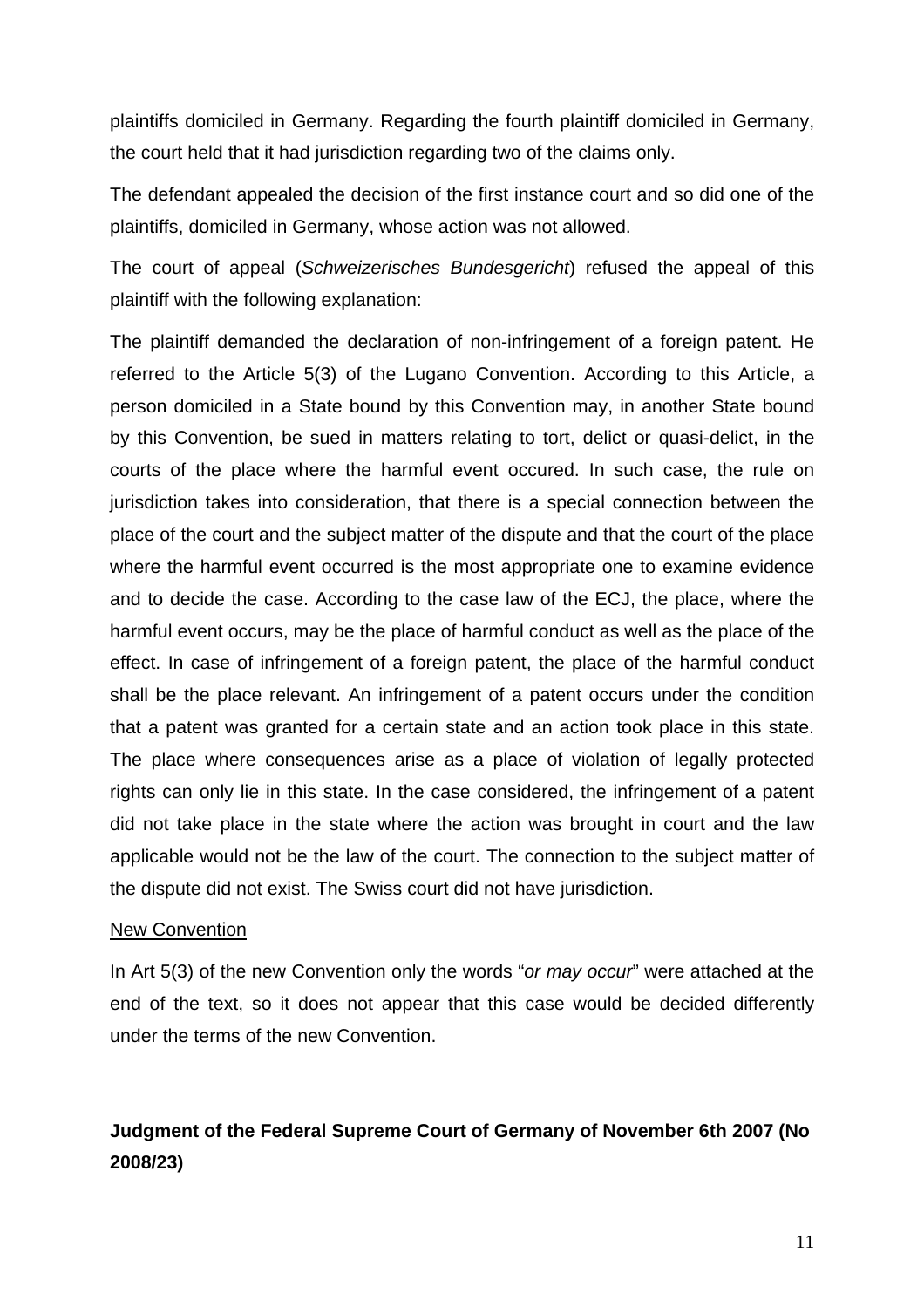This case relates to damages arising out of a money investment by the plaintiff. The plaintiff who was domiciled in Germany signed – in his apartment in Germany – a contract about the investment of 100.000 German Marks with the investment firm GVP which had its seat in Switzerland. The defendant was portfolio manager of GVP and had his domicile also in Switzerland.

Using documents provided to him by GVP the plaintiff opened an account at a Swiss bank and entitled the defendant to dispose of this account on his behalf. Then the plaintiff, again using documents of GVP, paid the 100.000 Marks to the account.

As the investment did not develop in the way promised by GVP the plaintiff partly cancelled the investment (namely to a sum of 50.000 Marks). AS GVP did not react at all the plaintiff cancelled the investment as a whole and the power of attorney of GVP regarding the bank account. The bank paid back to the plaintiff a sum of some 21.900 Marks which was left on the account. The rest of the invested money was lost.

In December 2003 the defendant was convicted of embezzlement (Untreue) and fraud by the Landgericht Darmstadt. This conviction did however not refer directly to the damage inflicted on the plaintiff.

The plaintiff claimed from the defendant the recovery of his loss at the Landgericht Bamberg and based the jurisdiction of this court on Art 5 § 3 of the Convention. He based his claims both on embezzlement (Art 266 of the German Penal Code) and fraud (Art 263 Penal Code) committed by the defendant.

The Supreme Court pointed out that the defendant could invoke Art 5 § 3 if he conclusively alleges an unlawful action ("unerlaubte Handlung") of the defendant committed in Germany.

As far as the plaintiff based his action on embezzlement committed by unauthorised disposal of the plaintiff`s Swiss bank account the court negated jurisdiction of German courts according to Art 5 § 3: According to constant jurisprudence of the ECJ on the homonymic Art 5 § 3 of the Brussels Convention (e.g. Nr. C 21/76 *Mines de Potasse* and C 220/88 *Dumez France*) Art 5 § 3 required a connection between the claims in question and the courts of other states than the state of domicile of the defendant which is close enough to justify jurisdiction of these courts in the interest of orderly judicature and appropriate conduct of the proceedings. The plaintiff was then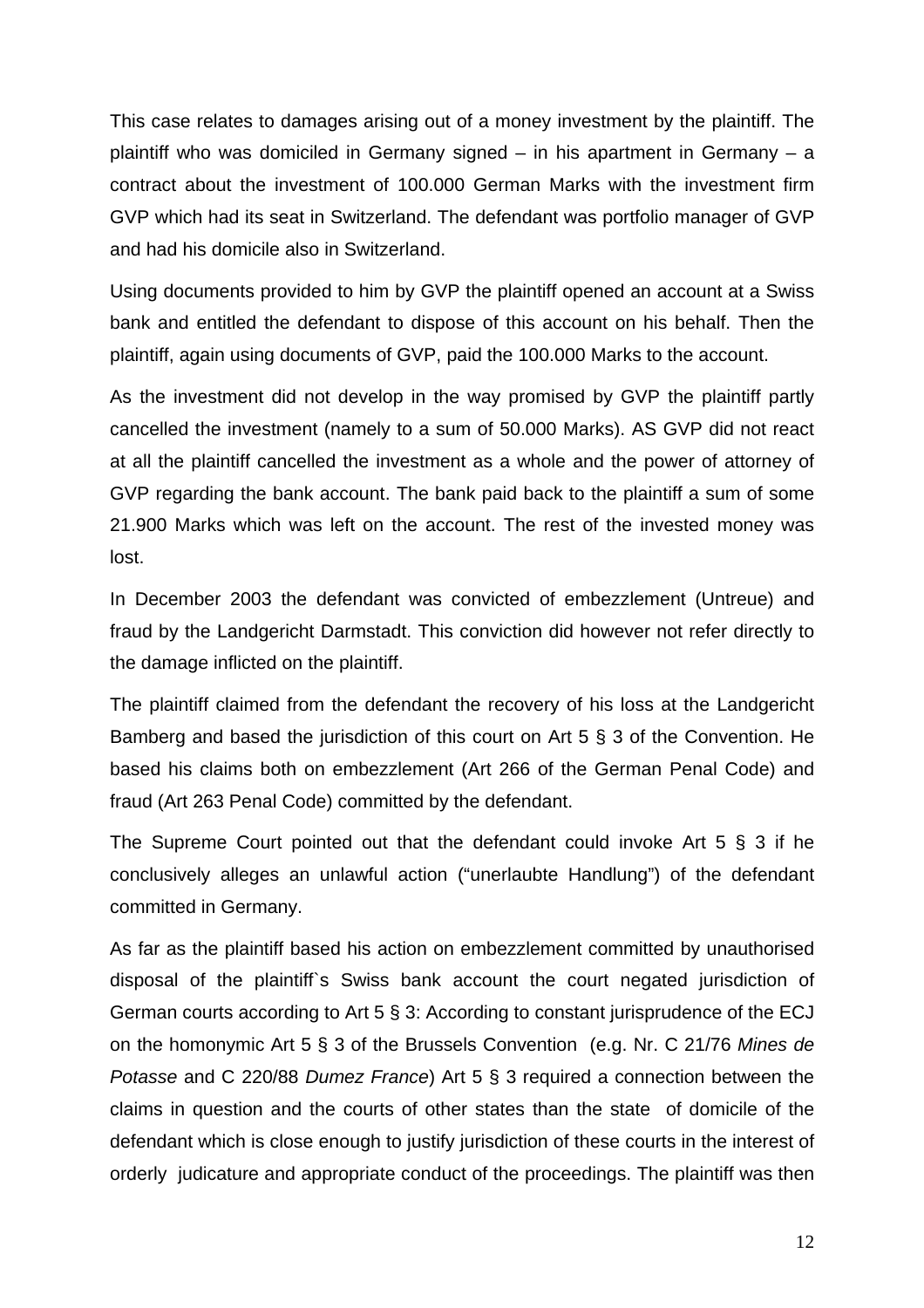entitled to choose the courts of either the state where the harmful action was carried out or of the state where the damage occurred. The right of choice might not be extended beyond this justifying connection in order not to undermine the primary jurisdiction according to Art 2 of the Convention (here the Court referred to EJC C 168/02 Kronhofer). Taking this into account the words "place where the harmful event occurred in Art 5 § 3" must not be interpreted in an extensive manner as comprising any place where detrimental consequences become sensible of a fact already causing damage which indeed came into existence in another place (again reference to ECJ C-168/02 Kronhofer). In the given case the offence of embazzlement to the detriment of the plaintiff was carried out in Switzerland at the seat of GVP which was also the working place of the defendant and the immediate damage to the plaintiff occurred in his assets on the bank account in Switzerland (and not – as the plaintiff had argued – in his "general economic wellbeing in Germany").

However, insofar as the action was based on an alleged fraud of the defendant, the Supreme Court endorsed jurisdiction of the German courts. The decisive fraudulous act occurred in the apartment of the plaintiff in Germany namely the conclusion of the investment contract.

#### New Convention

It does not appear that this judgment would be decided differently under the terms of the new Lugano Convention as the reference to "*the place where the harmful event occurred*" was not changed in the new text.

## **Judgment of the British High Court of Justice of July 25th 2007 (No 2008/35)**

The judgment was discussed above in connections with the Article 5 (1) of the Convention.

# *Article 6(1) Special jurisdiction in case of related proceedings – number of defendants*

**Judgment of the Federal Supreme Court of Switzerland of October 9th 2007 (No 2008/18)**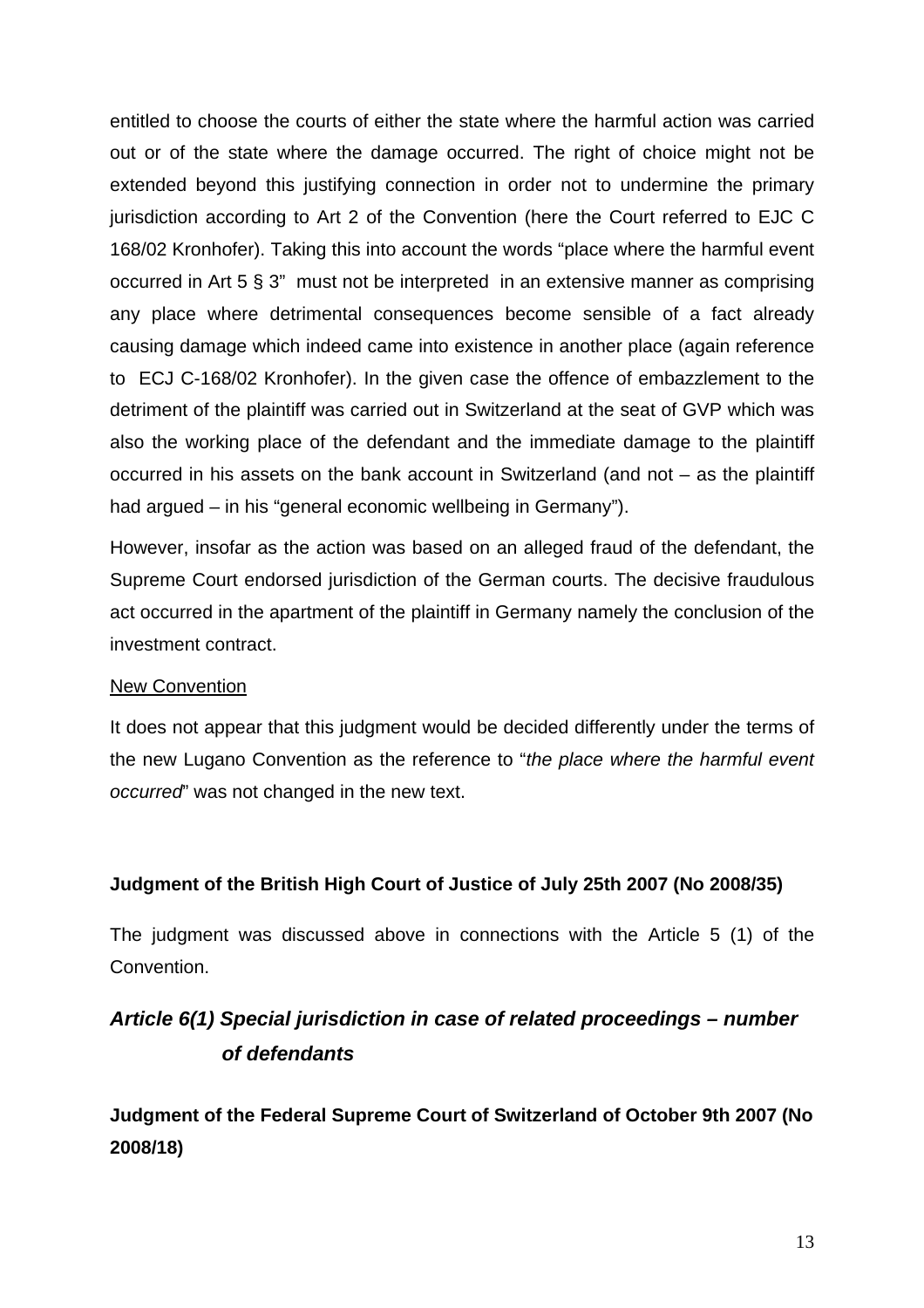In the case, decided on 9th October 2007, the plaintiffs were domiciled in Germany and the defendants in Switzerland. The first defendant, an insurance company, was registered in Zurich (Kanton Zurich) and the second one, an attorney and a notary, had an office in Lugano and lived in another place Kanton Ticino. The plaintiffs brought proceedings in Zurich, Switzerland (*Handelsgericht des Kantons Zurich*).

Regarding the second defendant, the court of first instance held that it had jurisdiction on the basis of article 6(1) of the Lugano Convention, which determines, that a person, domiciled in a state, bound by the Convention, may also be sued, where he is one of a number of defendants, in courts for the place where any one of them is domiciled. The court held that this provision is also applicable when all defendants are domiciled in the same state. Further, the court held that in the case considered the claims are closely connected.

The second defendant appealed against the decision of the court on jurisdiction.

The court deciding on the appeal (*Schweizerisches Bundesgericht*) referred to the case law of the ECJ. It held that the possibility of different judgements alone is not enough to base jurisdiction on the article 6(1) of the Lugano Convention. According to the case law of the ECJ, the factual and the legal basis of the claims concerned has to be the same. The court held that the condition, defined in the article 6(2) of the Lugano Convention, that proceedings shall not be instituted solely with the object of removing the defendant from the jurisdiction of the court which would otherwise be competent in his case, also has to be taken into consideration when applying the provision of article 6 (1). If the claim against the first defendant is manifestly inadmissible, the plaintiffs can not invoke jurisdiction under article 6(1).

The question, how far the court should go, when checking facts relevant for the decision on jurisdiction, was then dealt with. Usually, the facts relevant for the decision on jurisdiction are also relevant for the decision on merits (*doppelrelevante Tatsachen*). The Lugano Convention does not determine how to proceed in case of such facts. Therefore, the court concluded that provisions of national legislation connected with this question are to be applied. The court also looked at the national case-law and then concluded, the court of first instance should have taken up a position on certain questions, concerning jurisdiction, but did not do so. The case was therefore returned to the court of first instance to be decided again.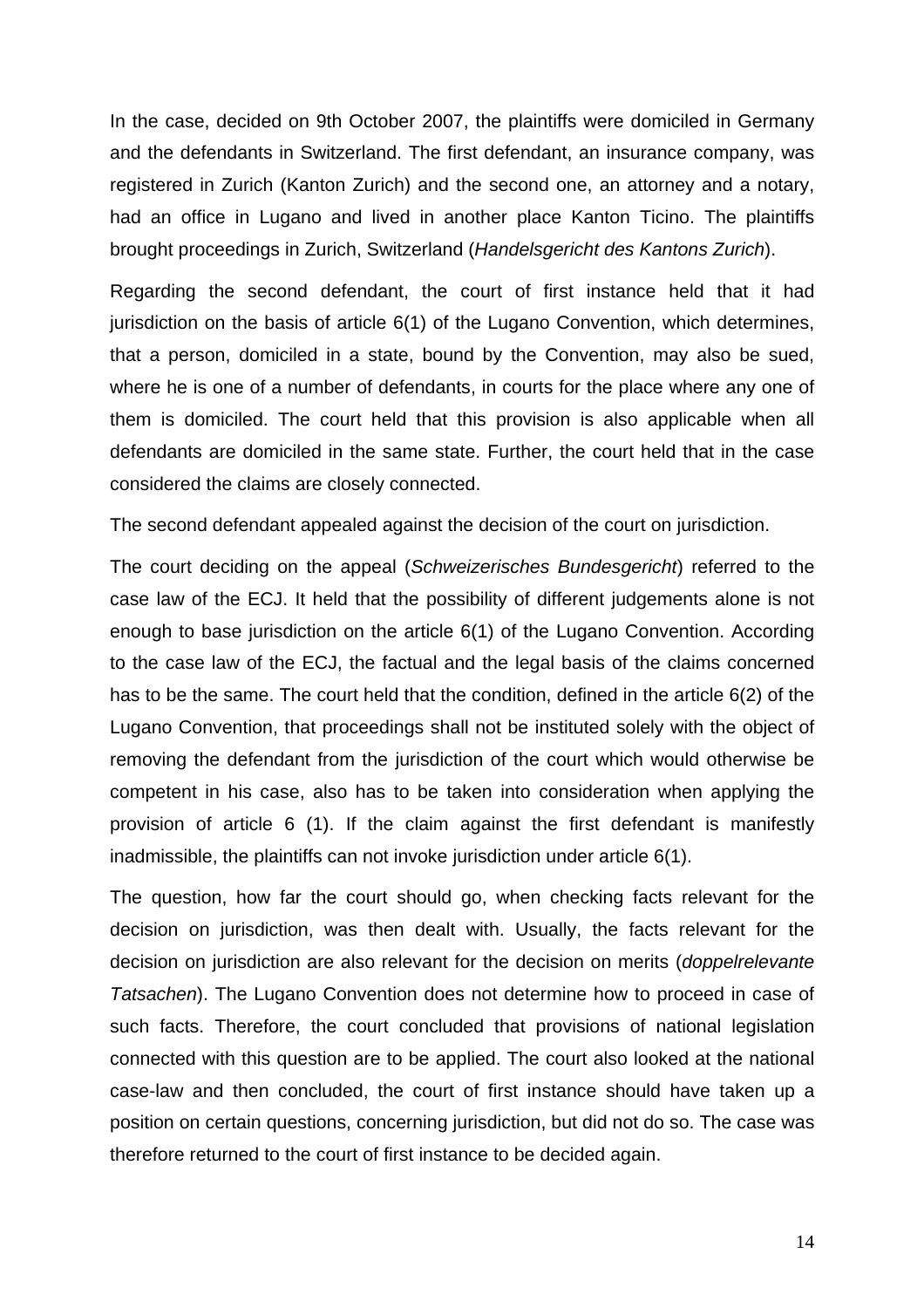#### New Convention

In the new Convention, the phrase "*provided the claims are so closely connected that is expedient to hear and determine them together to avoid the risk of irreconcilable judgements resulting from separate proceedings*" has been added at the end of Article 6(1). According to the Pocar report, the case law has been codified on this point.

On the other side, in the article 6(1), the new Convention does not codify the requirement that proceedings shall not be instituted solely with the object of removing the defendant from the jurisdiction of the court which would otherwise be competent in his case. According to the Pocar report, this decision is based on the argument, that close relation between the claims, together with the requirement that the court before which the matter was brought be the court of the domicile of one of the defendants, is sufficient to avoid the misuse of the rule.

On one hand, the court has taken into account the condition, that the claims shall be closely connected. On the other hand, the court has also held, that the condition, that proceedings shall not be instituted solely with the object of removing the defendant from the jurisdiction of the court which would otherwise be competent in his case, has to be taken into consideration. Anyway, it is by no means clear that, on the facts of this case, the application of the new convention would have led to a different outcome.

#### **Judgment of the French Cassation Court of December 19th 2007 (No 2008/30)**

 The judgment of Court of Cassation of December concerns the appeal in cassation against the judgment given by the Court of Appeal in A. that had established jurisdiction of the French courts over the following case:

The real estate development company (SCI) was established by X (holder of 5 shares) and Y (holder of 95 shares). In 1995 the company was ordered to pay the debts to the association of the co-owners of one of the buildings made by it (S). Due to the fact that it had occurred impossible to recover the debts from the SCI, the S brought an action against the partners of the SCI. The defendant Y domiciled in Switzerland challenged the jurisdiction of the French courts under the Article 6 (1)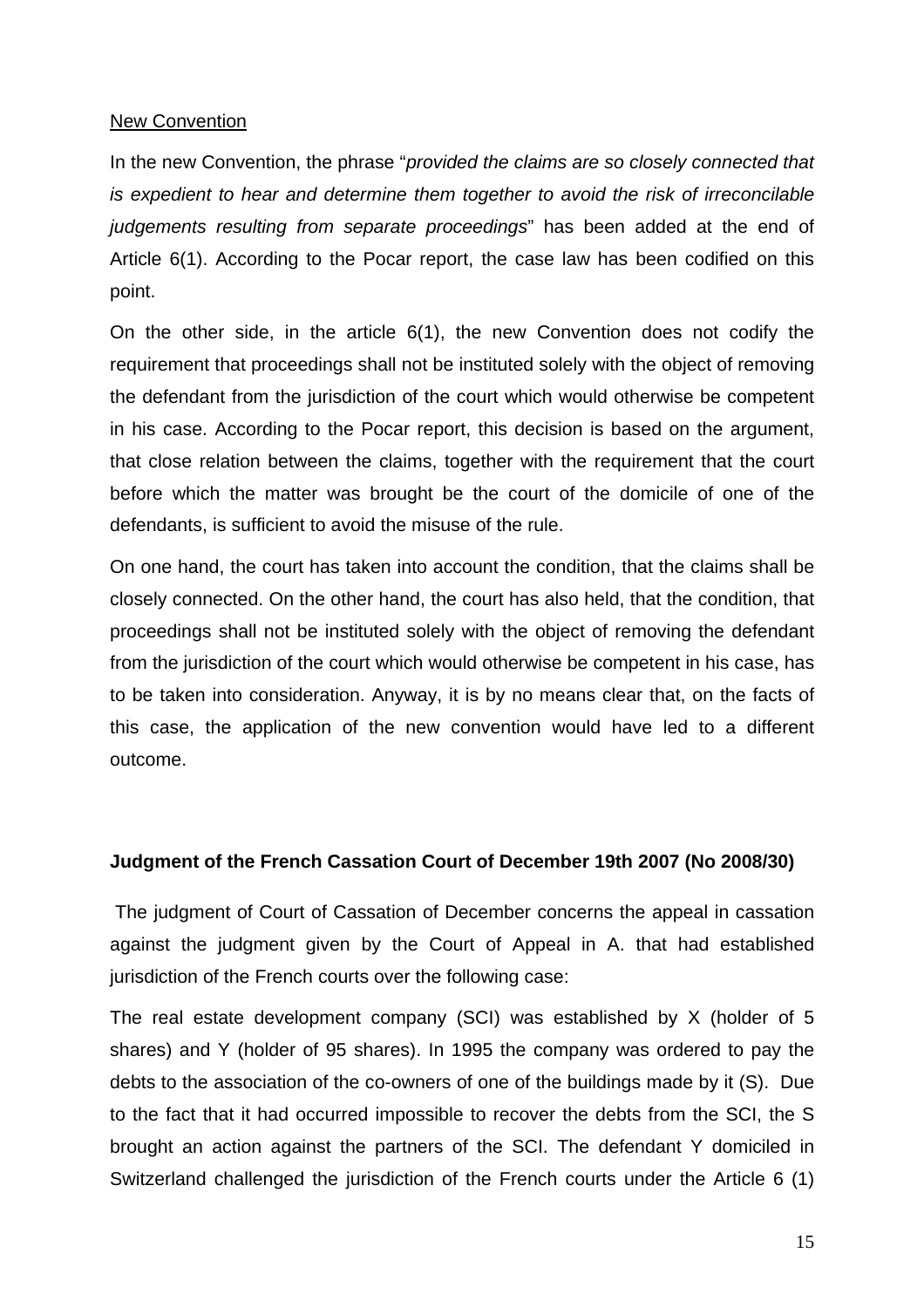Lugano Convention. After Y's death his heirs resumed the challenge of the French courts' jurisdiction.

The appellants in the present case alleged that the Court of Appeal had misdirected itself in establishing its jurisdiction on the basis of the multi –defendants while there were no debt which repayment could have been effectively demanded against X. X could not have been sued and in consequence Y should have been sued in the courts for the place where he was domiciled - in Switzerland.

X was former board member of the SCI facing personal judicial bankruptcy. This resulted in deprivation of right to manage his property and excluded his capability to be the director of the SCI. He was serviced the court judgment while facing personal judicial bankruptcy although according to the appellants he could not have been sued under the executory title against the SCI. However, the Court of Appeal declared that the service on X as well as the representation of the SCI by X was correct and decided that the S. had the executory title which was acceptable and well-founded in order to pursue the enforcement against the partners of the SCI.

The Court of Cassation rejected the appeal in cassation.

The Court of Cassation sustained the decision of the Court of Appeal stating that the French courts has jurisdiction in the present case under the Article 6 (1) of the Lugano Convention. The claim was also brought against the court-appointed liquidator of X (Z - having domicile in France). Moreover, the extinction of debt of X to S, which had not been declared during the personal insolvency proceeding, was a substantive issue that did not deprive X of the status of defendant. However personal insolvency proceedings made him unable to manage and to dispose of his property he remained the right to represent the SCI before the court, especially the decision of the court could have been serviced on him. The Court of Appeal duly assumed that S had executory title which entitled it to demand the settlement of a debt from the partners of the SCI.

#### New Convention

As far as the Article 6 (1) of the New Lugano Convention is concerned, the ECJ has held that Article 6 (1) requires that the actions brought by the plaintiff be related in such a way that dealing with them separately might result in irreconcilable judgments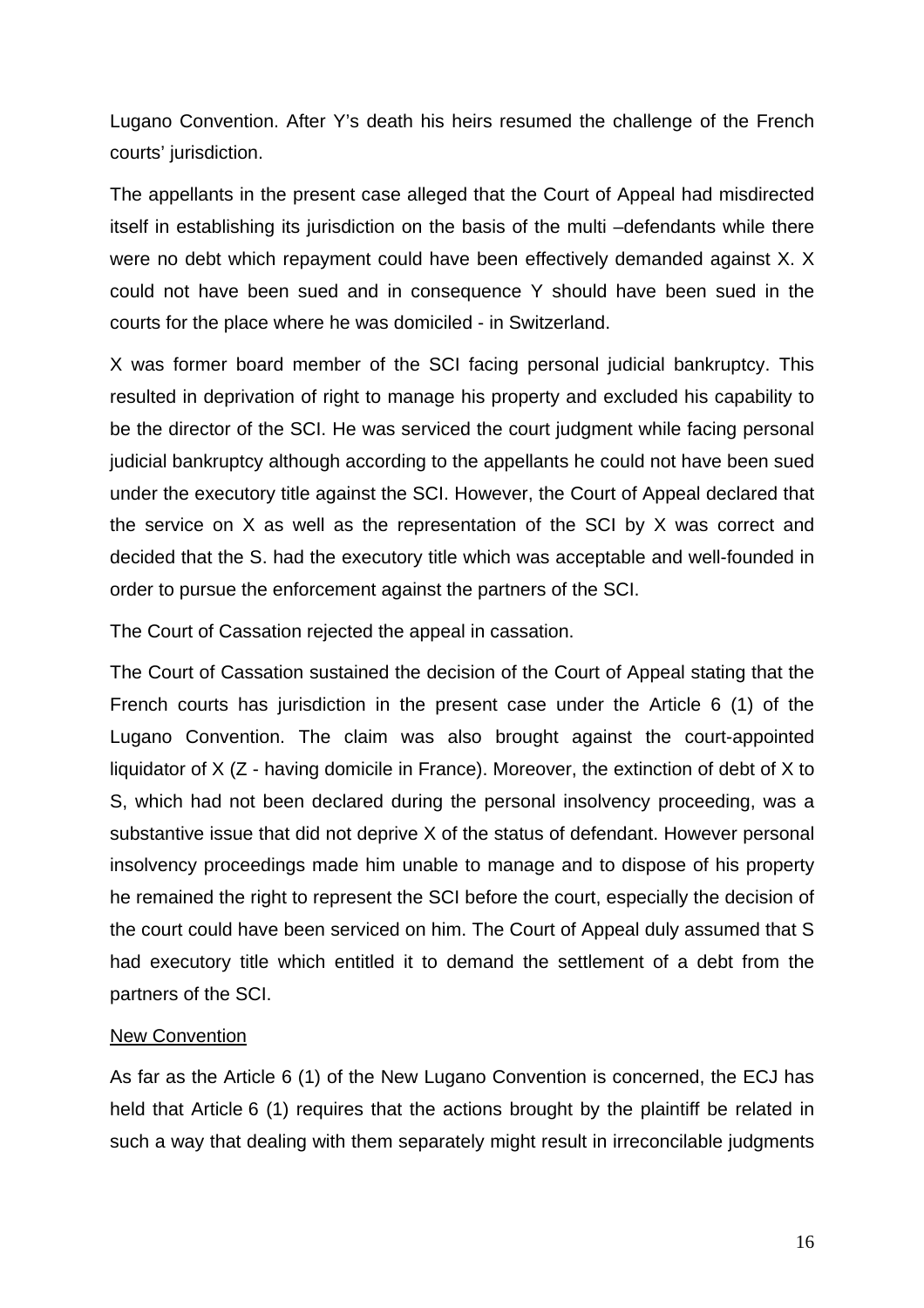(Cf. Pocar Report, No 69). While prepering the text of the new article 6 (1) of the Lugano Convention the case-law on this point was codifed as followes:

*"A person domiciled in a State bound by this Convention may also be sued where he is one of a number of defendants, in the courts for the place where any one of them is domiciled, provided the claims are so closely connected that it is expedient to hear and determine them together to avoid the risk of irreconcilable judgments resulting from separate proceedings".* 

Despite of that fact, it does not seem probable that under the Article 6 (1) of the New Lugano Convention, the Court of Cassation give other verdict.

## *Article 8 – Jurisdiction in matters relating to insurance*

## **Judgment of the Portuguese Court of Appeal in Lisbon of March 21st 2007 (No 2007/46)**

Judgment of the Portuguese Court of Appeal concerns the article 5(1) and 8(2) of the Lugano Convention. The circumstances of the case are as follows:

The appellants in the case examined by the Court of Appeal in L. were the company B and the Norwegian insurance society C that had been claimed for compensation by the Portuguese citizen A. The plaintiff worked for the company B as a fix term employee on the ship registered on Bahamas. The fix term contracts were concluded in England. A. had met with an industrial accident on board and issued proceedings before the Portuguese labour tribunal against the company B and insurance society C.

The first instance court found that the Portuguese courts have jurisdiction in the case under the Portuguese Code of Labour Procedure. According to the judge of that court Article 5 (1) of the Lugano Convention couldn't be applied because it relates to the individual contracts of employment but does not relate to the industrial accidents.

The company B. and society C. brought an appeal against the judgment of the first instance court. The Court of Appeal declined jurisdiction in favour of the English courts. The court found that the jurisdiction of the English courts arose from the article 5 (1) and article 8 (2) of the Lugano Convention and from the relevant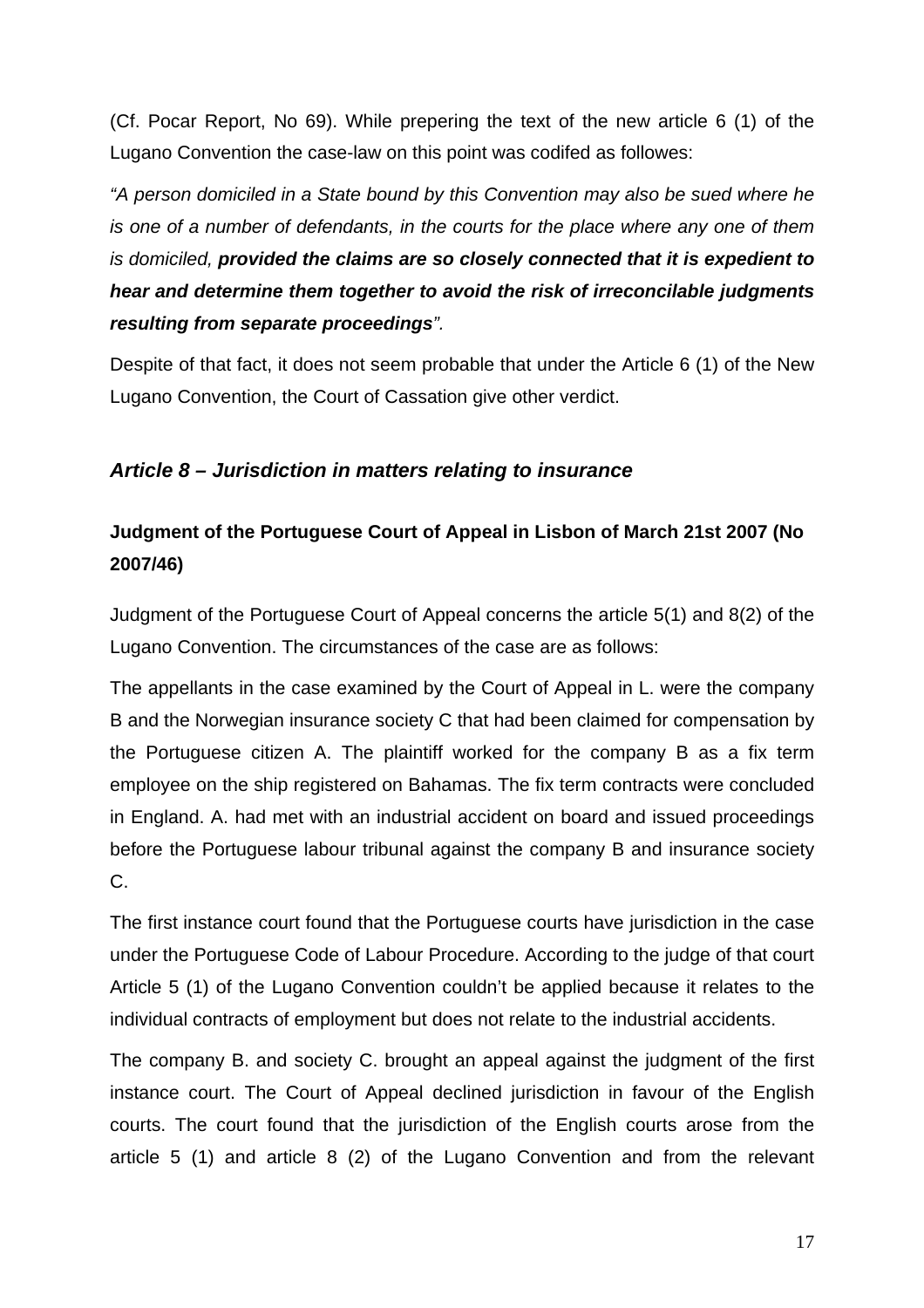provisions of the Brussels I Regulation. According to the Court it is obvious that the article 5 (1) of the Lugano Convention does not refer directly to the industrial accidents. However, according to Portuguese case-law, liability in case of the industrial accident is the liability arising out of the contracts of employment. With accordance to the article 8 (2) of the Lugano Convention the Norwegian insurance society can be sued in the English court because it is the court for the place where the policyholder (the company B) is domiciled.

#### New Convention

The New Lugano Convention introduces new regime as regard to the jurisdiction over individual contracts of employment (the Articles 18-21 of the New Convention that replace the Article 5 (2) of the "Old" Convention). This new regime is parallel to regime of the jurisdiction over individual contracts of employment in the Brussels I Regulation.

The regulation of Article 8 (2) of the Lugano Convention was considered as granting greater protection for the policyholder than for the insured or the beneficiary. On the other hand, it is still difficult for a private person to sue a company in a different country, in the courts of the company's State of domicile. These considerations have led to the insertion of the insured and the beneficiary alongside the policyholder in Article 9 (1) (b) of the New Convention, thus putting them on an equal footing (Cf. Pocar Report, No 74). Taking into account the regulation of the New Convention, the jurisdiction of the Portuguese court would not be excluded in the case in question. According to the Article 9 (1) (b), an insurer domiciled in a State bound by this Convention may be sued in the case of actions brought by the beneficiary, in the courts for the place where the plaintiff is domiciled.

# *Article 16 (1) - Jurisdiction in proceedings relating to immovable property*

# **Judgment of the Supreme Court of Norway of November 23rd 2007 (No 2008/44)**

A tenancy agreement about a holiday home in Spain was concluded between two parties domiciled in Norway.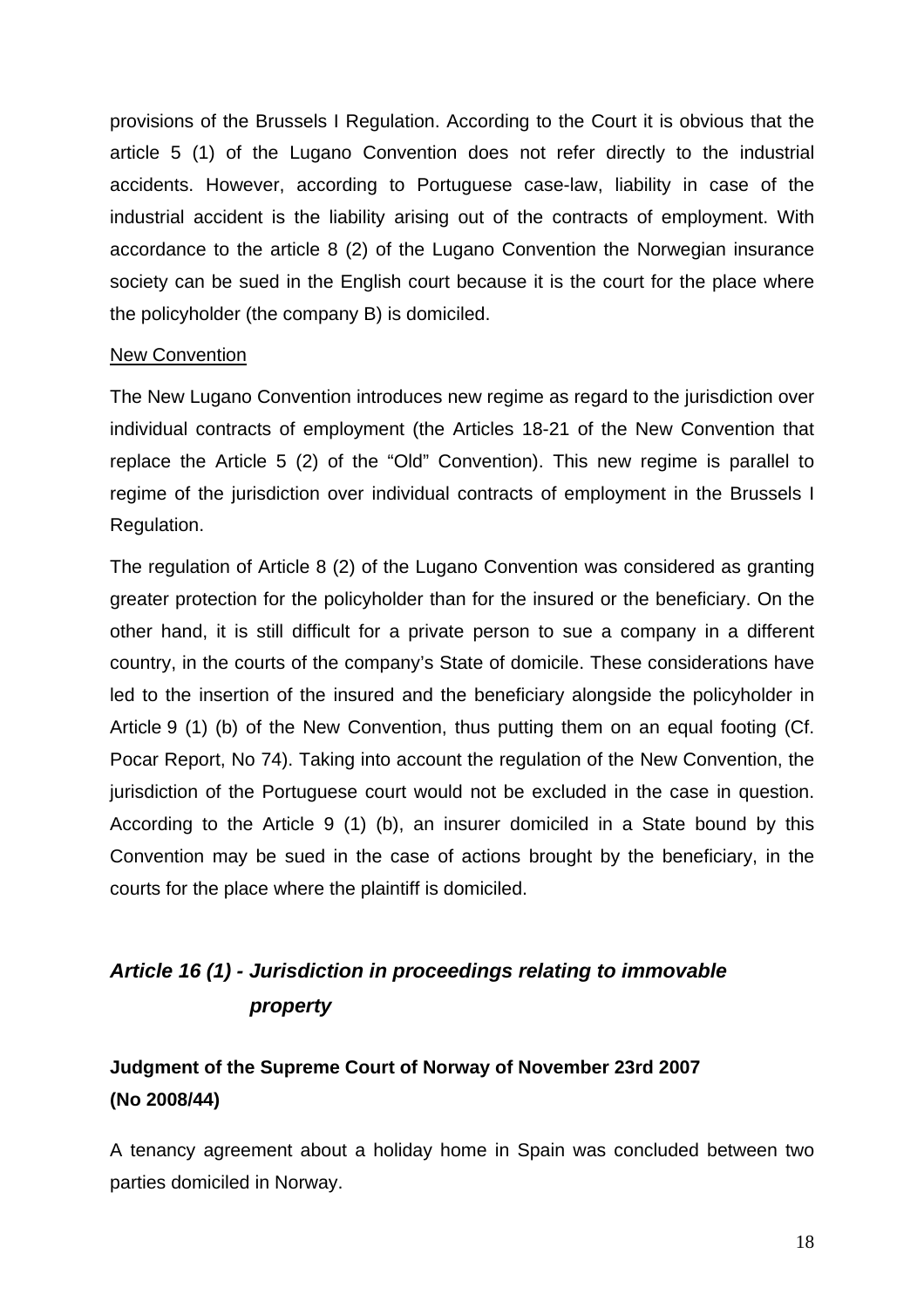The landlord sued his contractual partner at his domicile for unpaid rents and expenses arising out of the contractual relationship such as cleaning costs, cf. article 2 of the Convention.

Moreover he claimed damages from his tenant arising out of the fact that the defendant unlawfully changed the doorlock of a another house or apartment which was situated on the same plot of land as the holiday home but was not subject to the tenancy agreement. In detail the damages were said to result from the fact that the landlord´s daughter wanted to use the house or apartment for vacation purposes and – as it was not accessible to her – he had to rent another object for the daughter.

The Supreme Court confirmed that, as far the claims for rent and expenses were concerned, there was (remark: of course) – exclusive jurisdiction of the Spanish courts according to Art 16 § 1 lit a of the Convention (cf. Art 22 Brussels I) and rejected this part of the lawsuit. It invoked ECJ C-241/1983, Rösler vs Rottwinkel) and stated that (what seems to be a matter of course) Art 16 § 1 lit a (second alternative) comprises all obligations arising out of the tenancy including unsettled rents, expenses and damages in connection with the contract). As a result the Court denied competence of the Norwegian courts.

Regarding the damage claim the court was of the view that this claim was only indirectly connected to the object of the tenancy. It lay admittedly on the same place of land but was not rented by the tenant and still at the disposal of the landlord and his family. Such a claim did therefore not fall under Art 16 § 1 lit a of the Convention so that the competence of the Norwegian courts should be assumed and this part of the lawsuit had to be accepted (without saying this expressly the Court obviously invoked Art 2 of the Convention in this respect).

#### New Convention

Art 16 § 1 lit a (now Art 22 § 1) was only subject to editorial changes. § 1 lit b (short term tenancies) was changed more substantially but is not applicable to the given case. Therefore the changes made by the new Convention could not have lead to a different decision.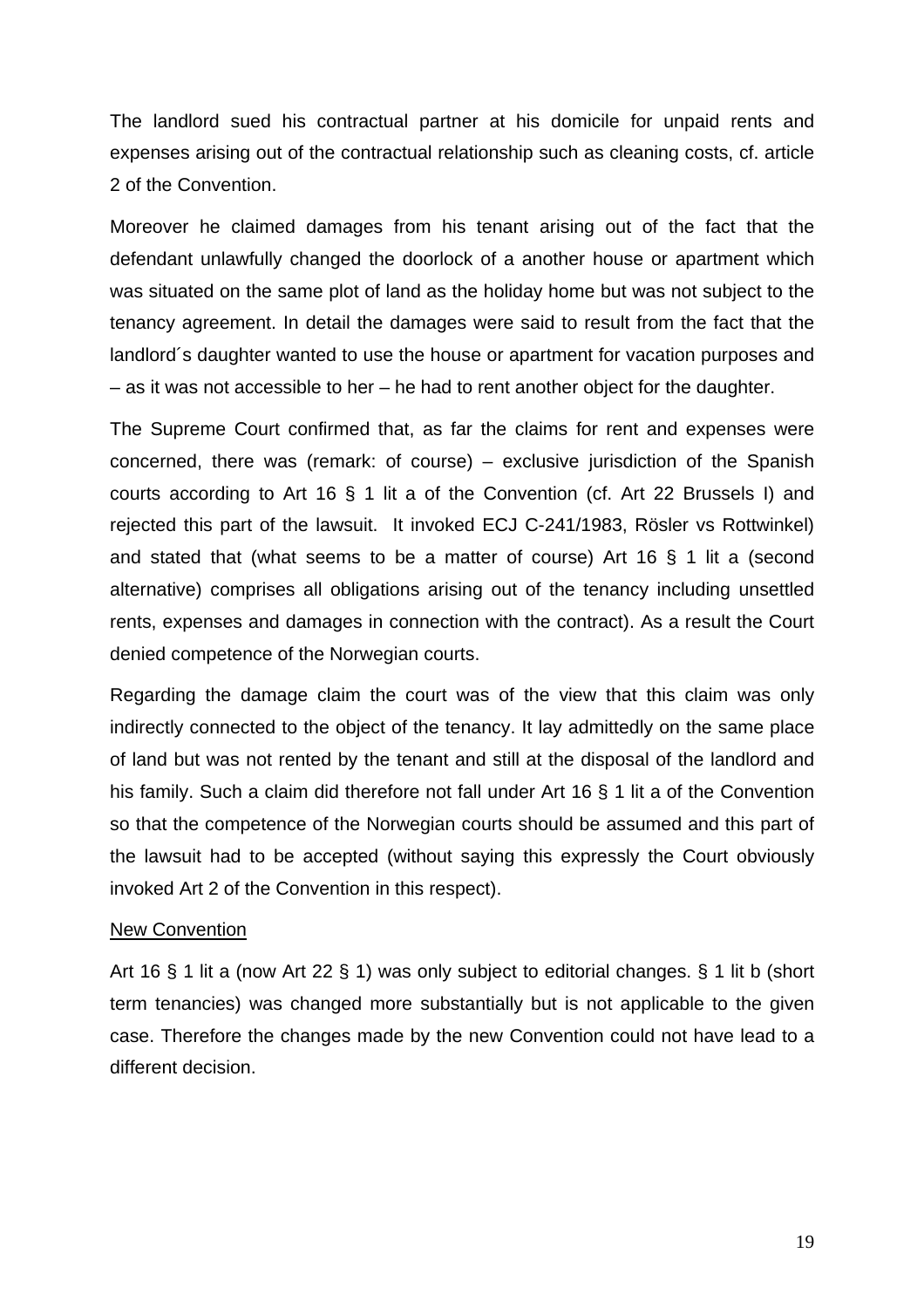# *Article 16 (2) - Jurisdiction in proceedings concerning companies or other legal persons or associations*

#### **Judgment of the Austrian Supreme Court of May 21st 2007 (No 2008/16)**

This decision of the Austrian Supreme Court – which indeed received some public interest in Austria - deals primarily with the jurisdiction according to art 16 § 2 of the Lugano Convention (actions relating to the validity of companies or legal persons or to the validity of their decisions - cf. Art 22 § 2 of Brussels I and of the new Convention). It refers, however, also to art 5  $\S$  3 of the Convention (tort) and Art 6  $\S$ 1 (connected claims).

The plaintiff was an Austrian ski coach who was working for an Austrian sporting association (the first defendant) which was member of an international sporting association (the second defendant) whose seat is in Switzerland. The second defendant decided to suspend the activities of the plaintiff on account of purported doping offences. The first defendant was  $-$  due to its membership  $-$  bound by this decision.

The plaintiff launched his action against the two defendants before an Austrian court. The action aimed at two different goals. Firstly at the discontinuance of proceedings of the second defendant against the plaintiff which raised the preliminary question of the validity of the suspending-decision. Secondly at compensation by the two defendants of the damages inflicted on the plaintiff by the decision of suspence in particular because the first defendant terminated the contract with the plaintiff due to suspending decision because it could no longer use the services of the plaintiff in international events.

The proceedings against the second defendant were suspended by the court so only the purported claims against the first defendant were subject to the decision in question.

1.) *Request for discontinuance of proceedings of the second defendant entailing the preliminary question of the validity of the suspending-decision*: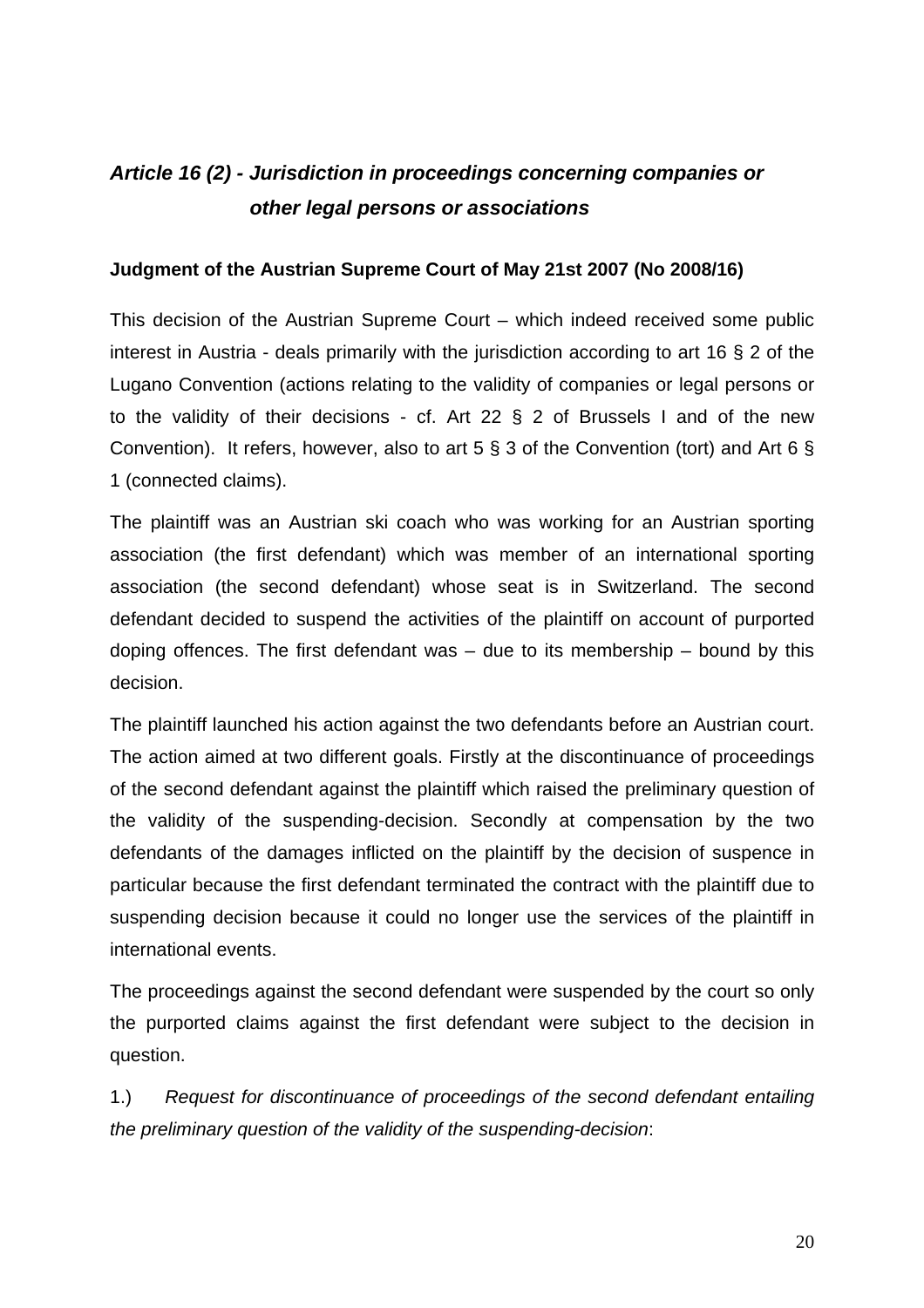When determining jurisdiction for this portion of the action the Supreme Court invoked Art 16 § 2 of the Convention. It pointed out that this jurisdiction is exclusive and excludes any other jurisdiction on the matter. Art 16 § 2 should be interpreted in a rather restrictive manner but, nevertheless, as including disputes about associations as well as commercial companies (NB: in Brussels I this issue is clarified in the text of Art. 22 § 2 compared to Art 16 § 2 of the Brussels Convention).

According to the Supreme Court the action of the plaintiff aimed at eliminating (with effect only inter partes) the decision of the second defendant which suspended professional activities of the plaintiff (more exactly: which ordered the member associations of the second defendant, including the first defendant, to suspend or prohibit some activities of the plaintiff). Such an action would qualify exactly as an action according to Art 16 § 2 of the Convention which would require a uniform solution by the court(s). Hence the court ruled that there was exclusive jurisdiction of the Swiss court.

#### 2.) *Request for compensation*:

At first the Supreme Court pointed out that – according to the principle of strict/narrow interpretation of Art 16 - the compensation request could not be deemed to fall under exclusive jurisdiction according to this provision. So the court examined whether Art 5 § 3 of the Convention provided for a forum of the plaintiff (namely either at the place where the harmful event occurred or at the place where the damage was inflicted on the plaintiff).

The court determined that there was, in the given case, no need to decide whether there existed a contractual relation between the plaintiff and the second defendant which would, according to the jurisprudence of the European Court of Justice, preclude the application of Art  $5 \text{ } \text{\textless} 3$ . This due to the principle that the "place where the harmful event occurred" could only be understood as the place where this event directly harmed the aggrieved party (here the court referred, inter alia, to the ECJ judgment 220-88 in the case of Dumez/Hessische Landesbank). The court held that the immediate damage of the plaintiff originated from the fact that the member organisations of the second defendant (including the first defendant) excluded the plaintiff from the participation in sporting events. Only as a consequence of this the first defendant terminated the contract with the plaintiff. This termination could not be deemed as the immediate/direct damage of the plaintiff inflicted by the decision of the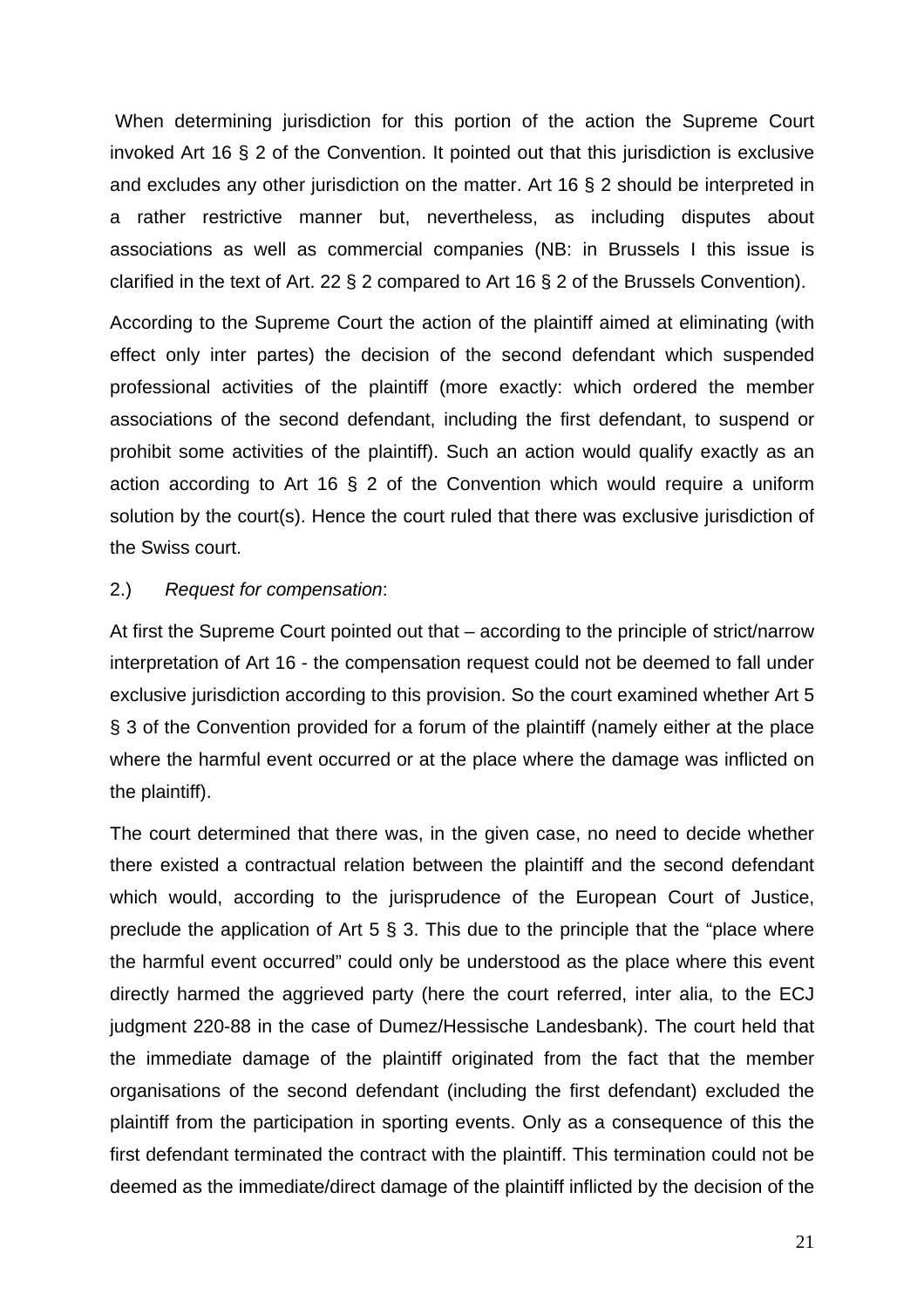second defendant according to Art 5 § 3 of the Convention so that the plaintiff could not claim successfully jurisdiction (of Austrian courts) derived from this provision. With respect to the

As the first defendant had its seat in Austria the court also dealt with the jurisdiction according to Art 6 § 1 of the Convention (in German: "Gerichtsstand der Streitgenossenschaft"). It held that, as far as the claim according to point 1 above (request for discontinuance of proceedings of the second defendant) was concerned, this jurisdiction was at any rate precluded by the exclusive jurisdiction according to Art 16 of the Convention. As to the second claim (compensation) the court did see no joint preliminary questions to be clarified both with respect to the action against the first defendant and to the one against the second defendant. This due to the fact that the first defendant anyhow shared the view of the plaintiff that the suspending decision of the second defendant was unlawful and void and that a dissolution of the contract between the plaintiff and the first defendant was not a necessary consequence of that decision. Insofar the court did not deem necessary joint proceedings against the two defendants in order to avoid irreconcilable decisions by different courts.

On that grounds the Austrian Supreme Court ruled that jurisdiction in the given case exclusively laid with the Swiss Courts.

#### New Convention:

In Art 5  $\S$  3 of the Convention only the – just clarifying words (cf Pocar-report Nr. 60 – 63) "*or may occur*" were attached at the end of the text which should be of no effect on the decision of the court.

At the end of Art 6 § 1 the new Convention adds the phrase *"provided the claims are so closely connected that is expedient to hear and determine them together to avoid the risk of irreconcilable judgements resulting from separate proceedings*". As the court anyhow denied this jurisdiction (also applying the concept of irreconcilableness) this alteration of the text would be of no relevance for the decision.

The content of Art 16 § 2 can now be found in Art 22 § of the new Convention. The text was subject to some alteration. In particular the words "*of the validity of*" were inserted before "*decisions of their organs*". This however does not mean a change in substance as the new wording just confirms the interpretation of former Art 16 § 2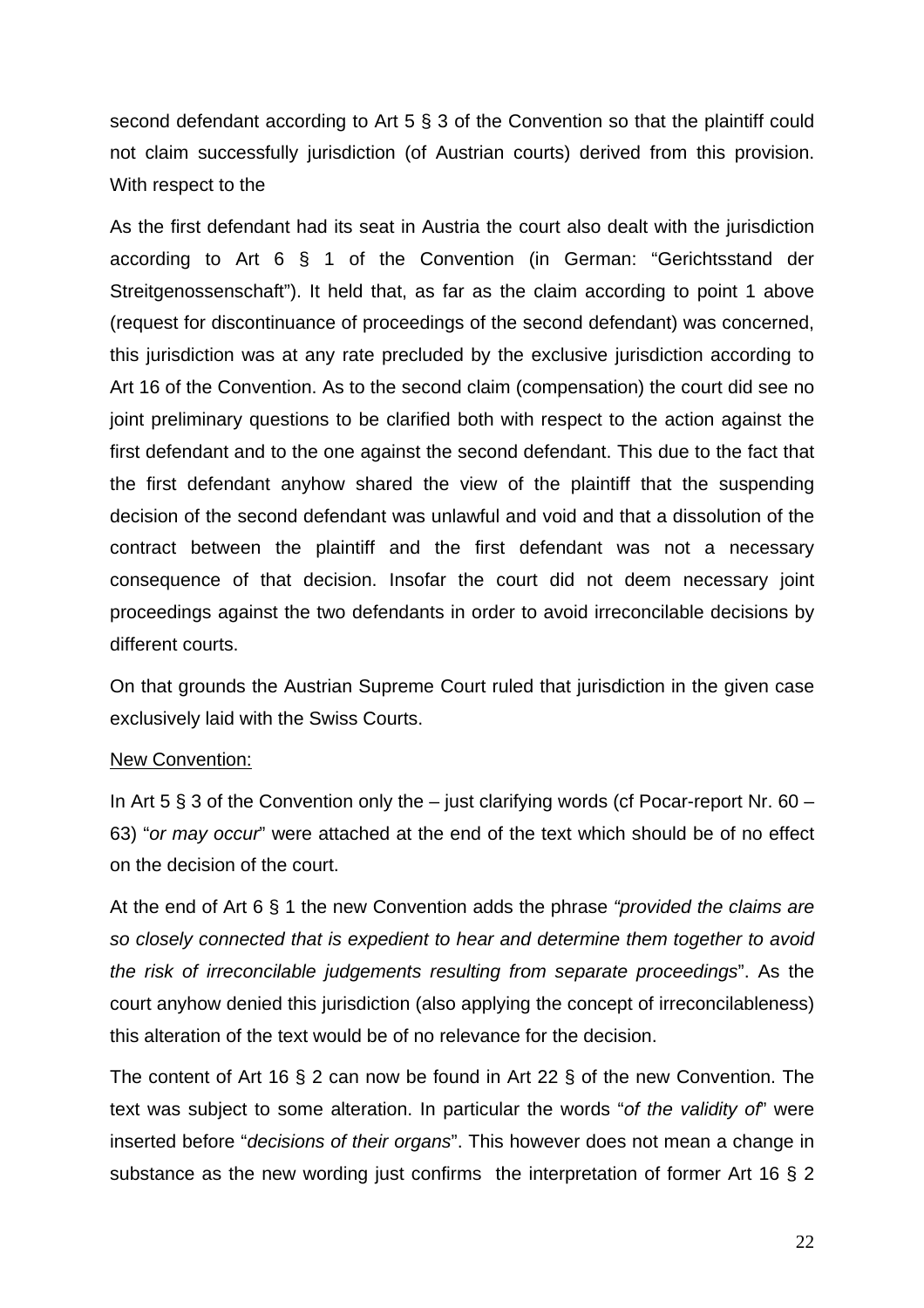that the reference to "*the decisions of their organs*" was intended to be linked to the first part of the preceding phrase (cf Pocar-report No. 96).

So it does not appear that this judgment would be decided differently under the terms of the new Lugano Convention.

#### *Article 21 - Lis pendens - related actions*

#### **Judgment of the British House of Lords of January 23rd 2008 (No 2008/34)**

Judgment of the British House of Lords concerns mainly the article 21 of the Lugano Convention but interesting reference to the article 27 (2) of the Lugano Convention was also made. The circumstances of the case were complex thus it seems essential to present them in detail:

The appellants in the case examined by the House of Lords were the administrators of the estate of M. who before his death was in partnership with S. (next bankrupt) dealing in antiquities. Following M.'s death the appellants took proceedings against S. and various court orders were made. In 2003, in breach of those orders, S. sold a rare statue to the second respondent for US\$3 million. The second respondent was a Swiss company G. whose sole proprietor and sole officer was the first respondent, N. of Swiss nationality. By the described proceedings, begun by claim form issued out of the High Court on 16 December 2004 (**the English proceedings**), the appellants claim US\$3 million against the respondents.

On 15 December 2004 the appellants sought and obtained a worldwide freezing order against the respondents, restraining them from disposing of their assets up to a value of US\$3 million. On 16 December 2004, the High Court issued the appellants' claim form against the respondents. In issuing the form, the staff at the Court Registry of the High Court erroneously stamped it "Not for service out of the jurisdiction". This was a plain mistake because the claim form had expressly been rendered eligible for service out of the jurisdiction by a statement upon it. On 18 December the appellants filed requests for attachment with the Zurich court and attachments were duly granted *ex parte.* On 21 December 2004 N. was served by the authorities in Zurich with the *ex parte* attachment orders together with order of 15 December and (untranslated) particulars of claim in the English proceedings. All the documents required by the order of 15 December 2004 to be served were translated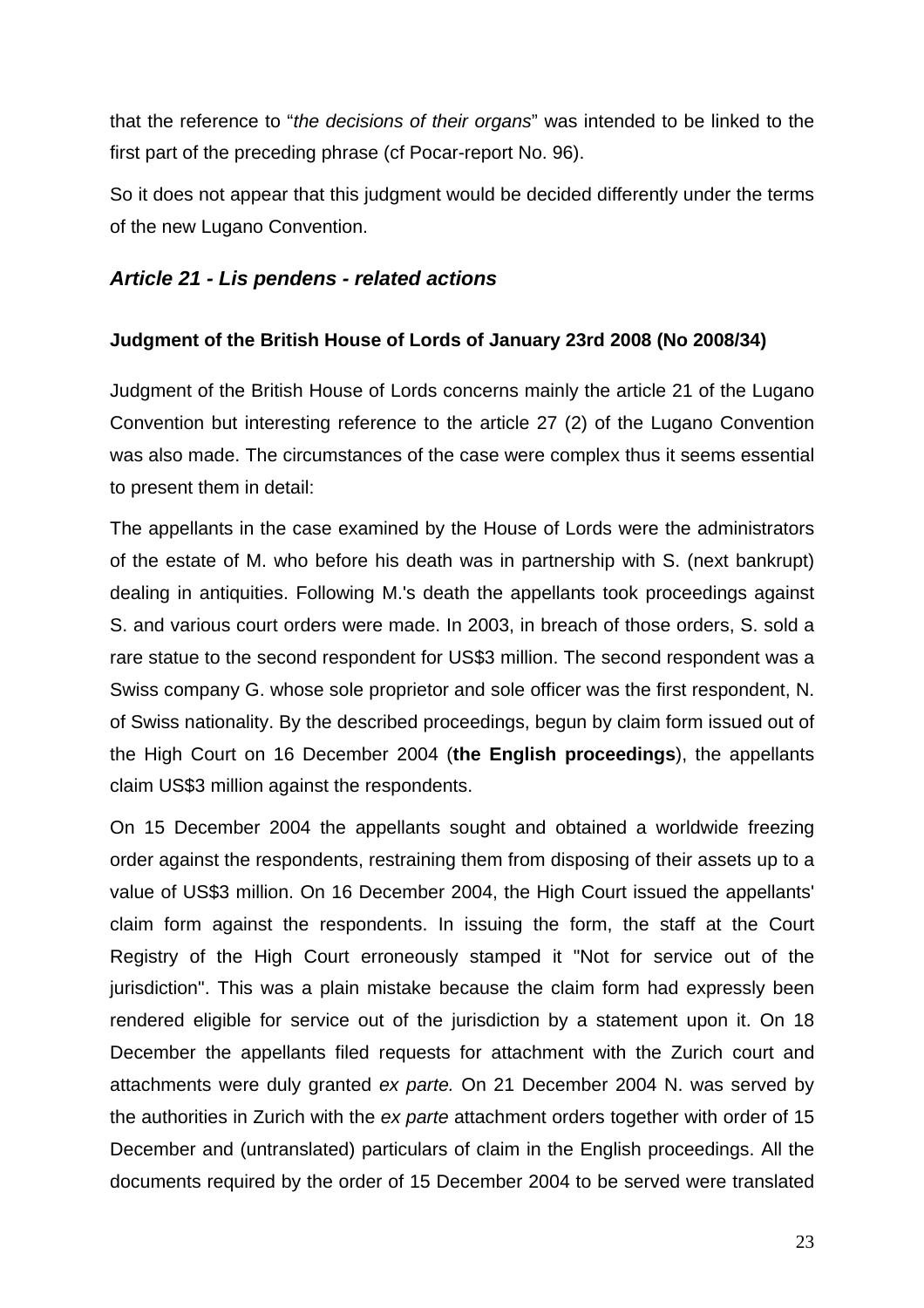till the end of the year. Included in these documents was the claim form, erroneously stamped "Not for service out of the jurisdiction" (and the German translation of the form including the stamp). On 19 January 2005 the Zurich court (deputed to effect service on N. under the Hague 1965 Convention) handed her a package of documents for which she signed a receipt. By then, however, unknown to anyone else, the judge or his clerk had in fact inspected the documents, removed from the package the English language claim form because of the words erroneously stamped upon it, and resealed the package without it. N had learned about that and on 3 February 2005, the respondents themselves issued proceedings against the appellants in Switzerland (**the Swiss proceedings**), claiming negative declaratory relief in respect of exactly the same facts as those the subject of the English proceedings. Moreover no documents had been served on G. because of an error on the part of the Swiss Post Office. Having learned about these facts, the appellants sought orders designed to ensure that the English proceedings had priority over the Swiss proceedings under article 21 of the Lugano Convention. The first instance court gave judgment allowing the appellants' application, and declaring that the High Court had become seised of the proceedings as against the respondents on 19 January 2005. The Court of Appeal allowed the respondents appeal and stayed the proceedings pursuant to article 21 of the Lugano Convention.

The question for the House of Lords was whether, in the light of the Swiss proceedings, the English court must itself decline jurisdiction over the English proceedings and impose a stay. This in turn depended upon which court was first seised of proceedings within the meaning of article 21 of the Lugano Convention.

While examining this issue the House of Lord made reference to the ECJ case-law.<sup>5</sup> The ECJ held in *Zelger* v *Salinitri* that a court's obligation under article 21 to decline jurisdiction in favour of another court only arises if it is established that the parallel proceedings have been "definitively brought before a court in another state" and that it is for each state to determine when this is:

... the Court "first seised" is the one before I which the requirements for proceedings to become definitively pending are first fulfilled, such requirements to be determined in accordance with the national law of each of the courts concerned. English law has determined that proceedings become "definitively pending" only when they are

1

<sup>5</sup> *Zelger* v *Salinitri* (129/83) [1984] ECR 2397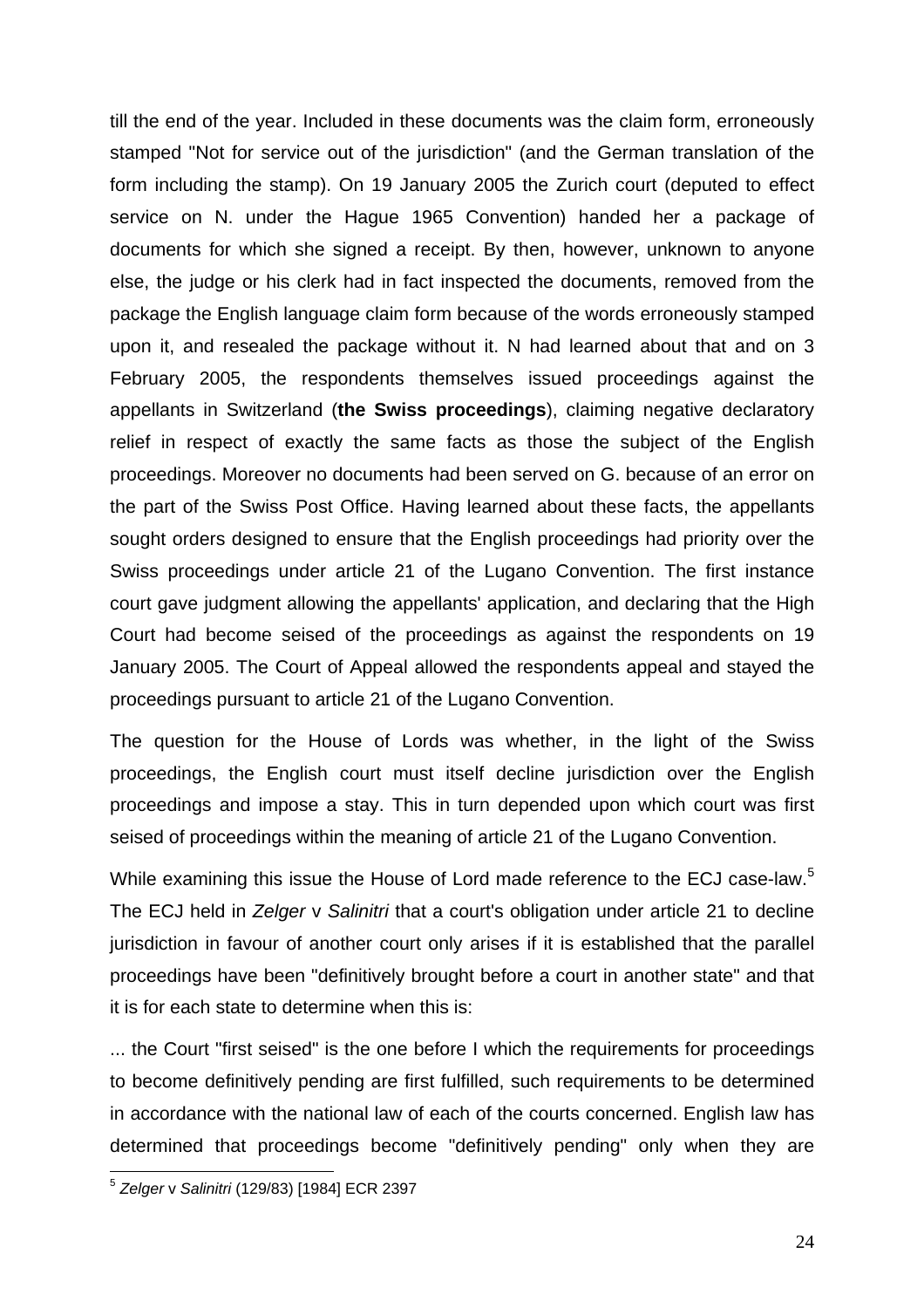served on the defendant. Under Swiss law, however, proceedings are held to be "definitively pending" as soon as they are issued.

The question was purely one for domestic law, just as the question of when an English court is seised of proceedings is purely one for domestic law (and the question of precisely what documents have to be served to achieve effective service out of the jurisdiction under the Hague Convention is purely one for domestic law). The Court found it clear that (i) but for the error made by the Swiss judge or his clerk in removing the claim form from the package of documents it would have been served, (ii) the documents in fact served included both the German translation of the claim form and (served again in English and this time in German translation too) the particulars of claim which set out in altogether greater detail than the claim form itself the nature of the appellants' case, and (iii) the respondents accordingly suffered no prejudice from the omission of the English language claim form from the package of documents served but rather used the omission as the opportunity to seek to achieve first seisin in Switzerland. Further, the essential faults here were those of the Swiss authorities.

In this regard the Court also considered the Article 27 (2) of the Lugano Convention: A judgment shall not be recognised... (2) where it was given in default of appearance, if the defendant was not duly served with the document which instituted the proceedings or with an equivalent document in sufficient time to enable him to arrange for his defence. The Court stated that in the case in question the respondents were served with an equivalent "document": They had not only the German translation of the omitted claim form but the detailed particulars of claim (in both English and German) as well.

As a result the House of Lords found that the service effected on the respondents on 19 January 2005 should be declared valid and effective in the light of the English Law therefore the English court was first seised of proceedings within the meaning of article 21 of the Lugano Convention. House of Lords set aside the judgment of the Court of Appeal and restore the order of the judge at first instance.

#### New Convention

The New Lugano Convention puts in place completely new regime whereby the "time of seisin" is defined autonomously on the grounds of the Convention instead of by the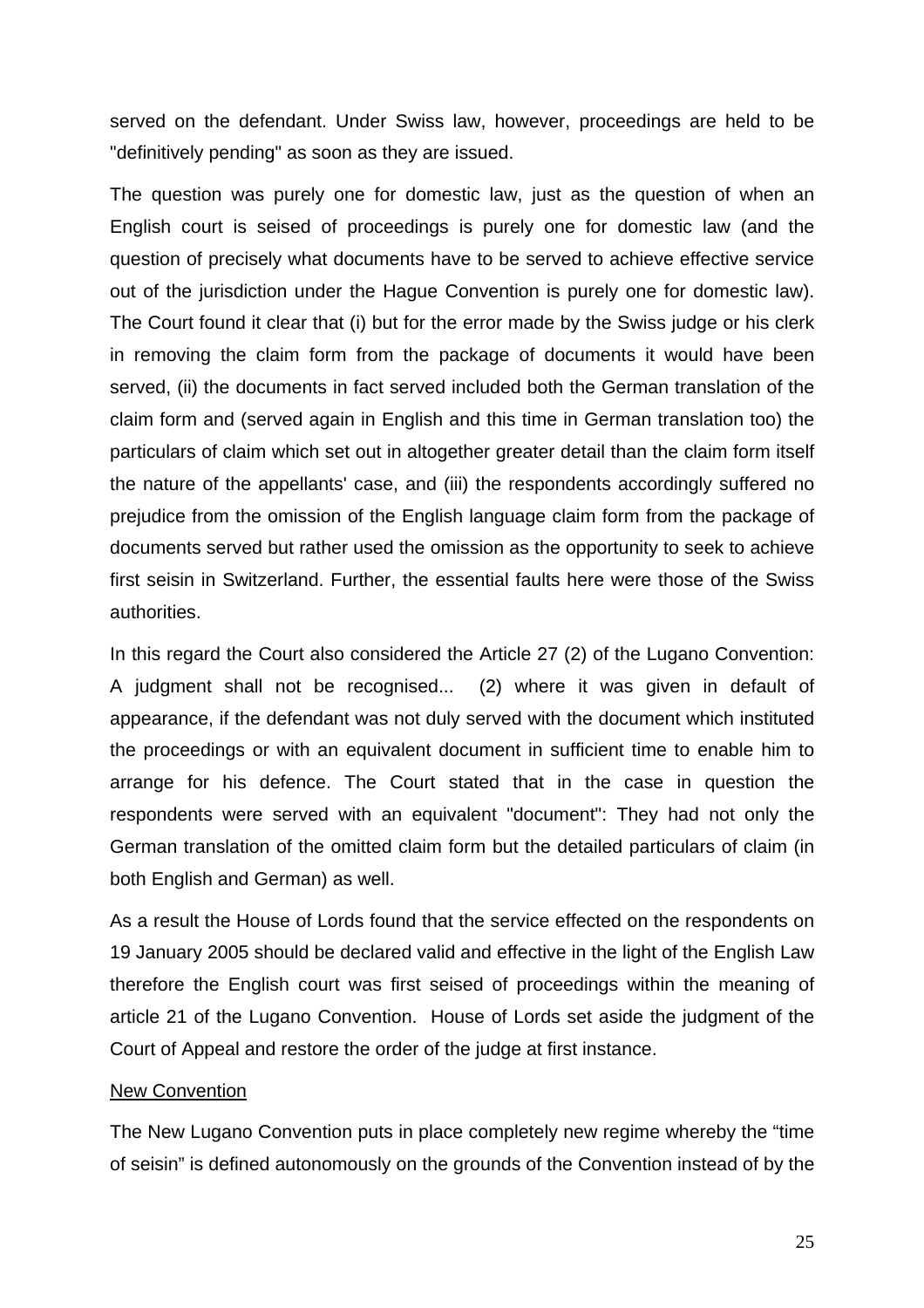law of the member states themselves (the Article 30 of the New Convention). Therefore, the courts will not be examining this question in the light of national laws but with accordance of the Article 30 of the New Convention. Despite of that, it does not seem that the House of Lord gave different ruling under the New Convention.

## *Title III – Recognition and Enforcement*

## *Article 27(1) - Public policy*

#### **Judgment of the Supreme Court of Spain of March 14th 2007 (No 2008/25)**

The appellant in the case 2008/25 of the Spanish Supreme Court (referred to earlier) argued also that authorization of enforcement is contrary to public policy. The notification about the judgment was made according to the rules providing for the presumption that the interested party knows the content of the judgment due to his "judicial position" arising from the fact that the judgment was given in default of appearance. This, according to the appellant, was contrary to the right to defense which is constitutionally guaranteed and protected.

The content of the Swiss judgment and enclosed documents showed that during the proceedings in Switzerland, L did not appear on the court hearings in spite of the summons to appear and he did not justify his absence. It was not possible to try to notify him of the judgment more than two times. Finally, according to the relevant provisions of the Swiss law stating that the notification is assumed effective if the person that should be notified prevents notification through his own fault, it was assumed that the notification to L was effective. L was aware of separation proceedings. He was domiciled in Zurich while the proceedings was instituted. He was duly notified about that and summoned before the court in accordance with the Swiss law, he attested by an acknowledgement of receipt service of the court documents and then he did not attend in the proceedings and by withdrawing from the Consular Evidence Register and registering for residence in Barcelona he had put himself in a situation in which the judgment was given in default. According to the Spanish Supreme Court it should be answered did the action of the Swiss judicial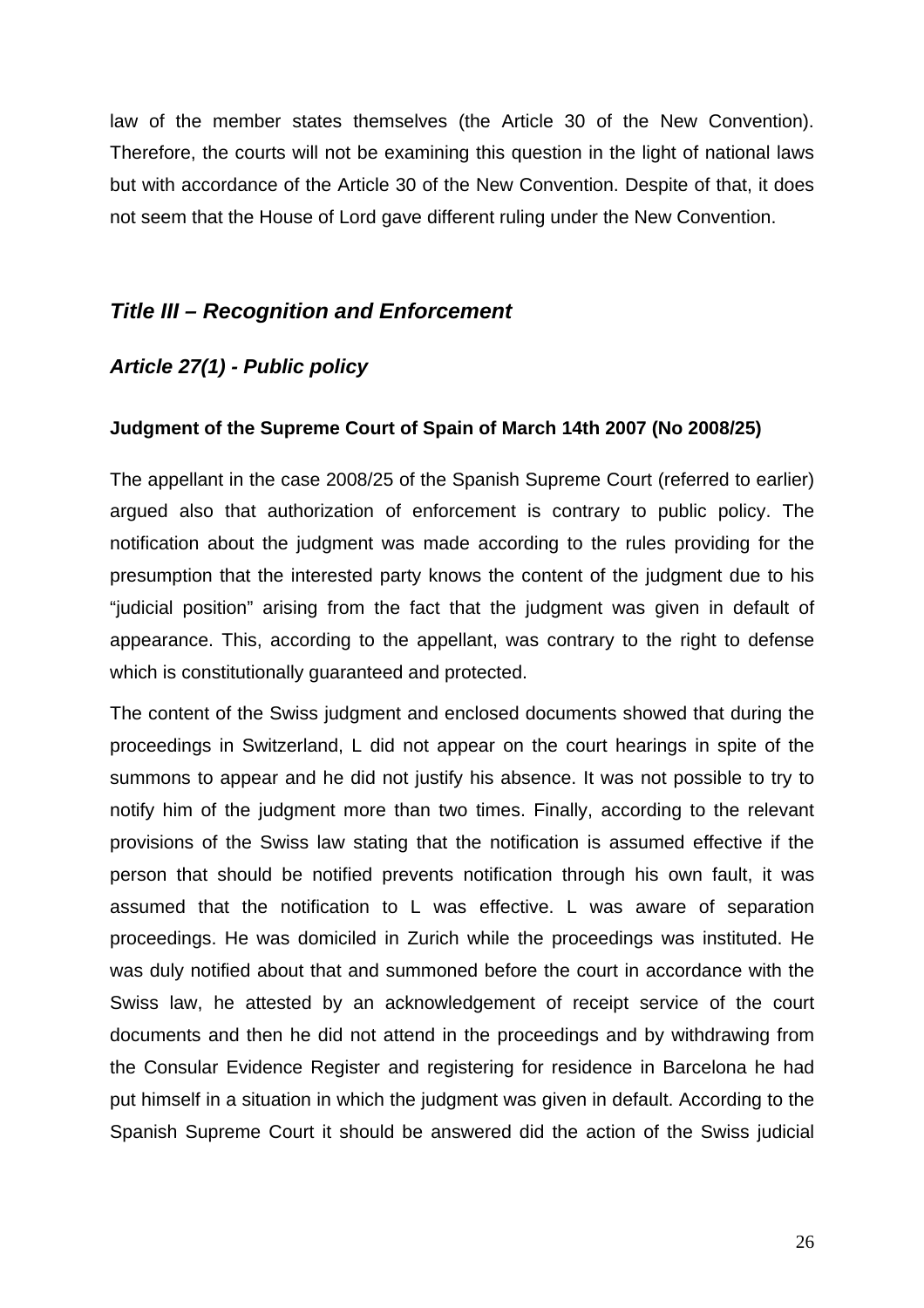authorities based on the legal presumption of notification fulfilled the requirement for public policy or not, instead of the correctness of the notification to be examined.

Resolving this question, the Supreme Court made subsequent reference to the ECJ case-law $6$ . It is not for the ECJ to define the content of the public policy of a Contracting State, it is nevertheless required to review the limits within which the courts of a Contracting State may have recourse to that concept for the purpose of refusing recognition to a judgment emanating from a court in another Contracting State. In consequence a concept of the public policy is strictly national and ought to operate only in exceptional cases only for exceptional application. The ECJ specified that the recourse to the public-policy clause of the Lugano Convention can be envisaged only where the recognition or enforcement of the judgment would be at variance to an unacceptable degree with the legal order of the State, in which the recognition or enforcement is sought, inasmuch as it infringes a fundamental principle.

Generally it can be said that the Supreme Court stated, that the public policy in Spain must be identified with the rights and guaranties enacted in the Article 24 of the Spanish Constitution. The right to the judicial protection without depriving of the right to defense and the right to appeal have the constitutional relevance as the defenselessness becomes real and effective, not only nominal or formal. This excludes the constitutional protection in the situation of the loss caused by the party's oneself dilatoriness, negligence, lack of interest. The Supreme Court did not find in the case the bases to apply the Article 27 (1) of the Lugano Convention.

The appeal in cassation was rejected.

## New Convention

1

Taking into account that in the New Lugano Convention regulation of the public policy has not been changed, it appears that the Court would give similar ruling.

<sup>6</sup> *Dieter Krombach v André Bamberski* (C-7/98) [2000] E.C.R. 1935; *Régie nationale des usines Renault SA v Maxicar SpA and Orazio Formento* (C-38/98) [2000] E.C.R. 2973; *Horst Ludwig Martin Hoffmann v Adelheid Krieg* (Case 145/86) [1988] E.C.R. 645.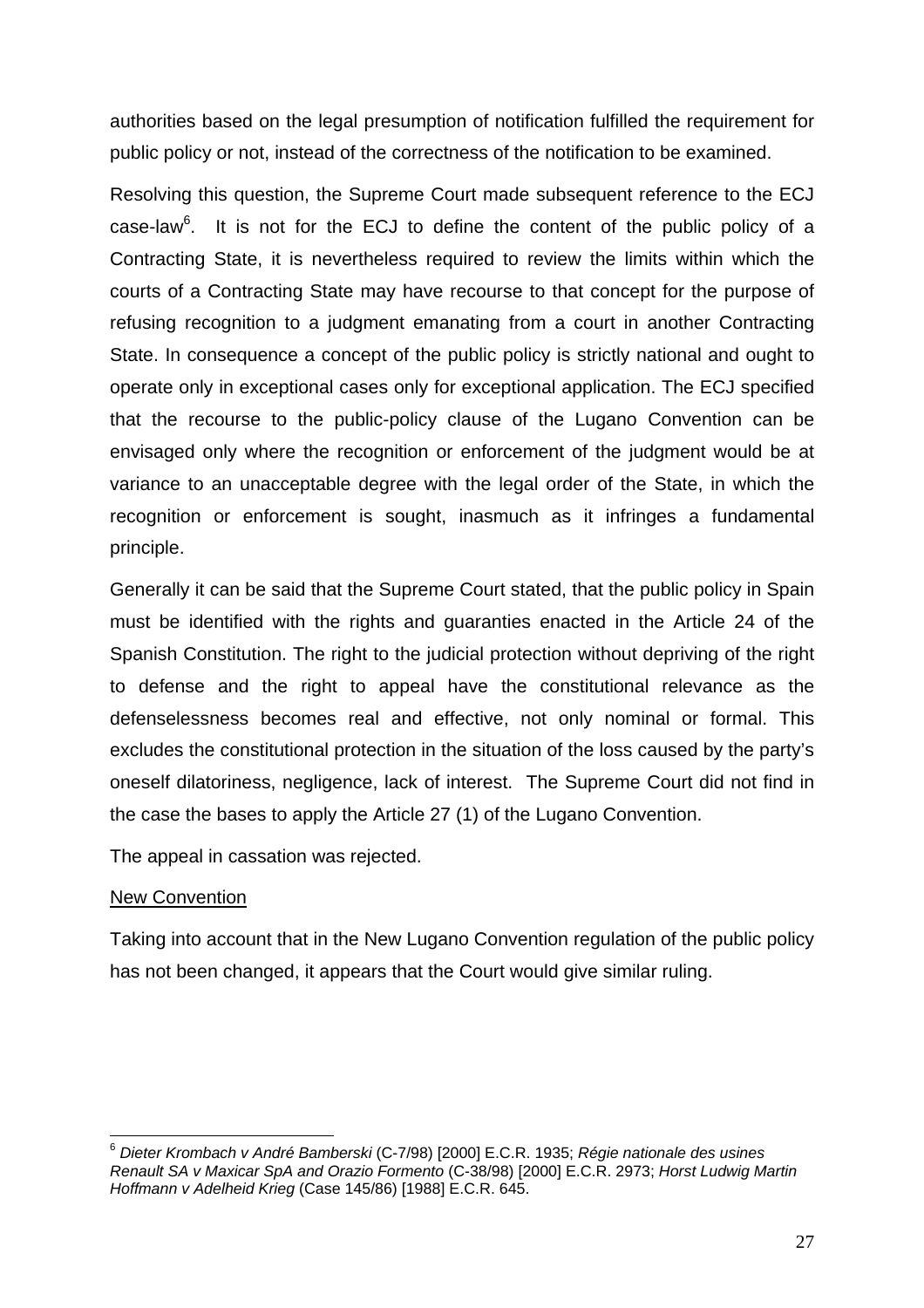# *Title IV - Relationship to the Brussels Convention and to other conventions*

## *Article 57*

# **Judgment of the Federal Supreme Court of Germany of November 28th 2007 (No 2008/24)**

Two Italians married in 1970 in Switzerland where they also established their joint domicile. Two children were born in this wedlock. In 1985 the respondent (husband) left Switzerland due to a criminal proceeding instituted against him. Since then there was no further contact between wife (applicant) and husband.

In 1994 the wife requested divorce before a Swiss district court. As the domicile of the husband was unknown the court serviced the application for divorce and the writ of summons by public notice in the Official Journal of the respective canton (namely Graubünden).

The husband did not participate in the proceeding and a judgement by default was rendered by which divorce was granted and alimony was attributed to the former wife and to one of the children.

In 2005 the former wife applied before a German Court to declare enforceable the Swiss judgement as far as alimony was concerned. She based her application on the Hague Convention of 2.10.1973 on Recognition and Enforcement of Decisions relating to Maintenance Obligations.

In its decision the Supreme Court stated that recognition and enforcement in such a case could be based both on the Lugano Convention and on the Hague Convention (Art 57 § 1 Lugano) and the applicant was free to choose between these instruments as the Hague Convention did not claim prevalence over other instruments.

Both instruments demanded the proper and timely service on the defendant of the document instituting proceeding. The courts before which recognition is sought had to determine the correctness of the service in their own responsibility without being bound by the estimation of the court of origin.